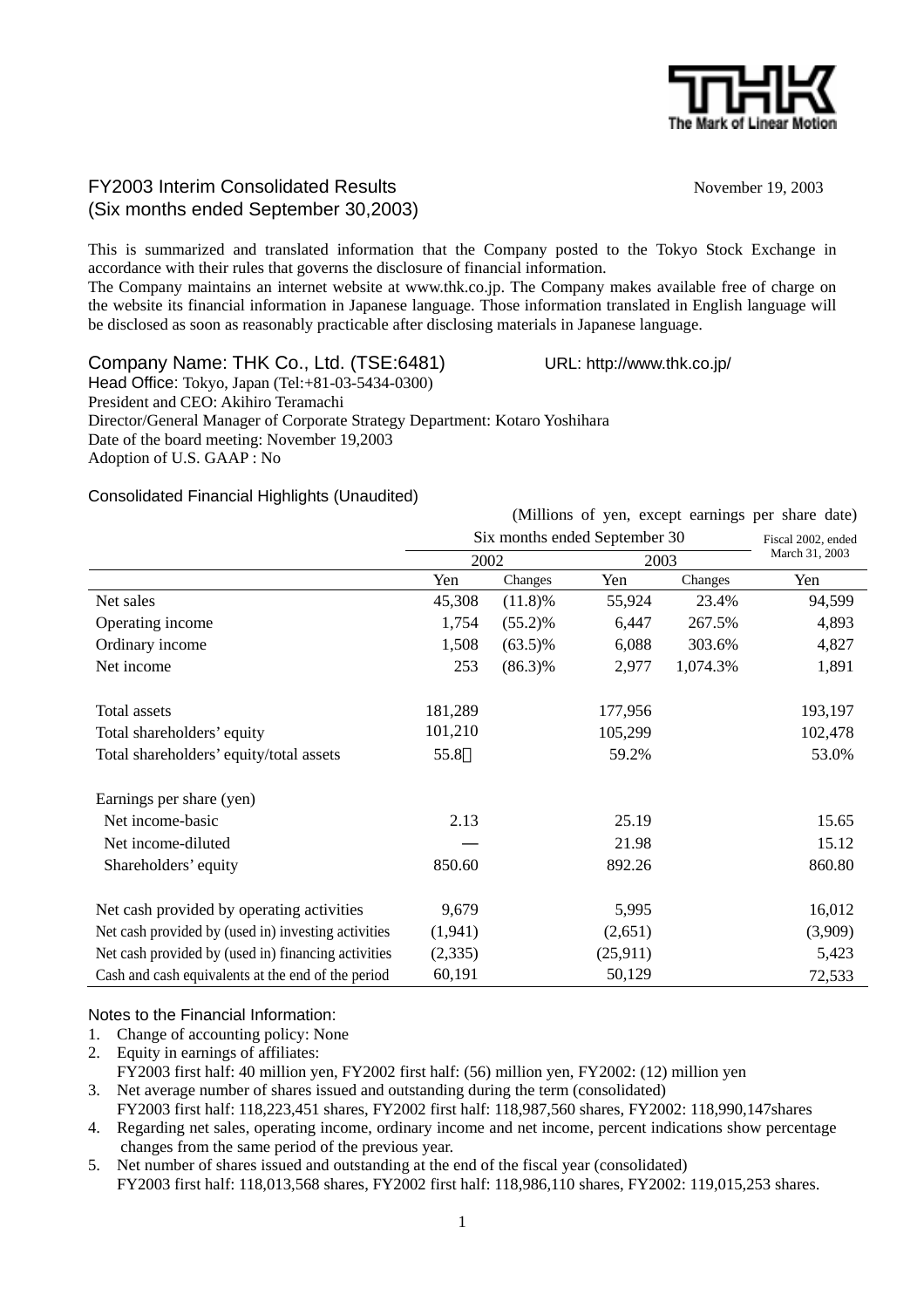

6. Scope of consolidation and equity method The number of consolidated subsidiaries: 14 The number of unconsolidated subsidiaries accounted for by equity method: 0 The number of affiliates accounted for by equity method: 2 7. Changes in scope of consolidation and equity method of accounting The number of newly consolidated subsidiaries: 1 The number of consolidated subsidiaries excluded from consolidation: 0 The number of affiliates newly accounted for by equity method: 1

The number of affiliates excluded from the equity method of accounting: 0

8. The Financial statements are unaudited.

#### Projections of Consolidated Results for the Fiscal Year ending March 31, 2004

(Millions of yen, except earnings per share date) Year ending March 31, 2004

| Net sales                  | 116,000 |
|----------------------------|---------|
| Operating income           | 14.400  |
| Ordinary income            | 13,700  |
| Net income                 | 7,100   |
| Net income per share (yen) | 59.85   |

\*Forward-Looking Statements:

This release contains forward-looking statements that are based on management's estimates, assumptions and projections at the time of release. Some factors, which include, but are not limited to, the risks and uncertainty associated with the worldwide economy, competitive activity and currency fluctuation, could cause actual results to differ materially from expectations.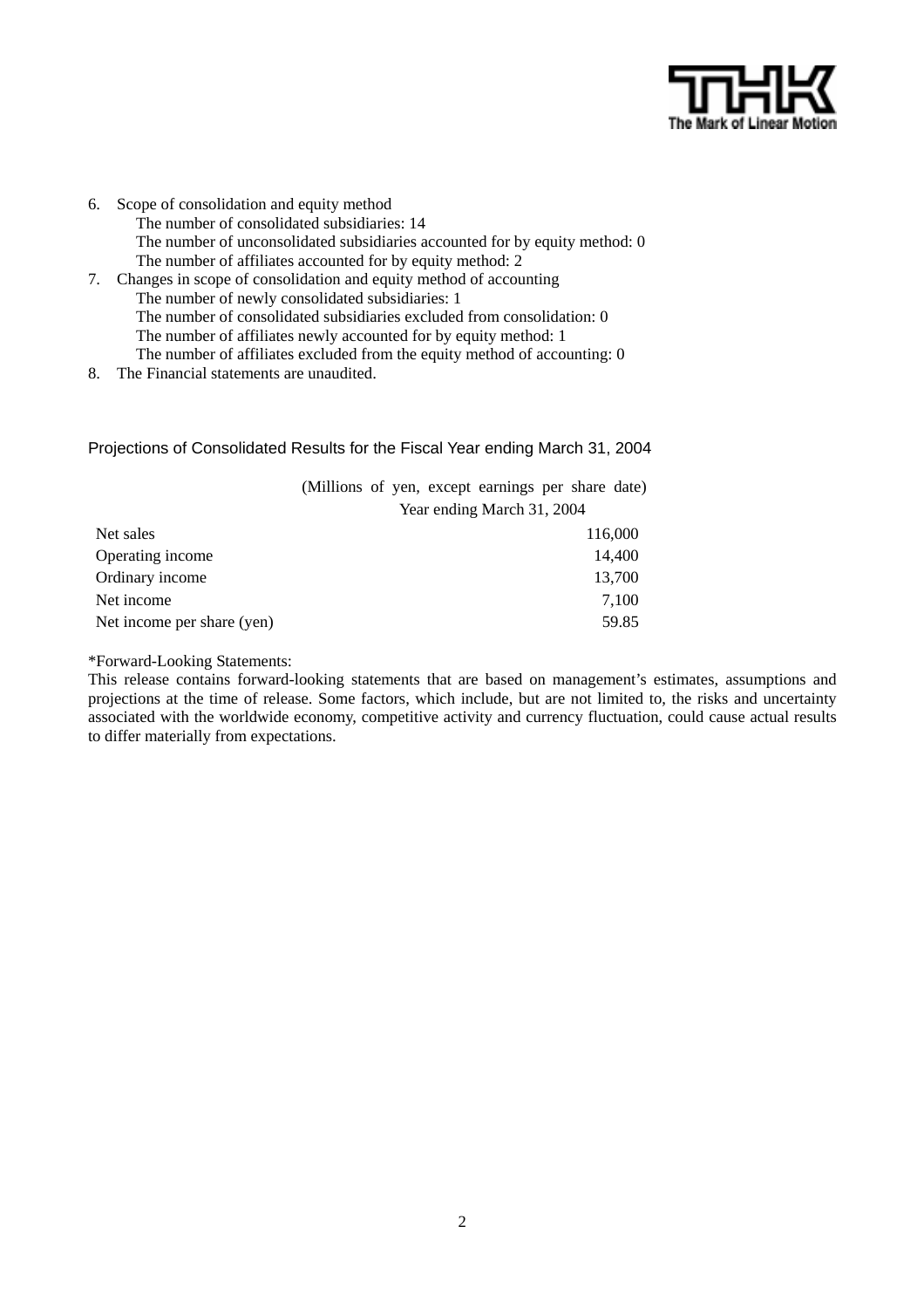# *Interim Consolidated Balance Sheets*

|                                       |               |       |               | (Unit | Millions of yen, %) |       |
|---------------------------------------|---------------|-------|---------------|-------|---------------------|-------|
|                                       | September 30, |       | September 30, |       | March 31,           |       |
|                                       | 2002          |       | 2003          |       | 2003                |       |
| <b>Assets</b>                         |               |       |               |       |                     |       |
| Current assets:                       |               |       |               |       |                     |       |
| Cash on hand and in banks             | 54,414        |       | 50,082        |       | 66,459              |       |
| Notes and accounts receivable-trade   | 31,261        |       | 40,389        |       | 35,063              |       |
| Short-term investment in securities   | 6,844         |       | 77            |       | 7,003               |       |
| Inventories                           | 25,029        |       | 23,415        |       | 23,747              |       |
| Deferred tax assets                   | 1,936         |       | 2,578         |       | 2,248               |       |
| Short-term loans                      | 234           |       | 205           |       | 260                 |       |
| Other                                 | 1,781         |       | 1,734         |       | 1,213               |       |
| Less: Allowance for doubtful accounts | 440           |       | (362)         |       | (383)               |       |
| Total current assets                  | 121,063       | 66.8  | 118,119       | 66.4  | 135,613             | 70.2  |
| Fixed assets:                         |               |       |               |       |                     |       |
| Tangible fixed assets:                | 43,185        | 23.8  | 43,113        | 24.2  | 42,390              | 21.9  |
| Buildings and structures              | 14,546        |       | 15,388        |       | 14,152              |       |
| Machinery, equipment and vehicles     | 16,265        |       | 14,660        |       | 15,292              |       |
| Land                                  | 10,240        |       | 10,218        |       | 10,258              |       |
| Construction in process               | 688           |       | 1,350         |       | 1,303               |       |
| Other                                 | 1,444         |       | 1,496         |       | 1,384               |       |
| Intangible fixed assets               | 2,217         | 1.2   | 1,715         | 1.0   | 1,925               | 1.0   |
| Investments and others:               | 14,814        | 8.2   | 15,008        | 8.4   | 13,266              | 6.9   |
| Investment in securities              | 9,682         |       | 8,379         |       | 8,511               |       |
| Deferred tax assets                   | 2,379         |       | 1,666         |       | 2,134               |       |
| Other                                 | 3,420         |       | 5,402         |       | 3,097               |       |
| Less: Allowance for doubtful accounts | (667)         |       | (440)         |       | (476)               |       |
| Total fixed assets                    | 60,217        | 33.2  | 59,837        | 33.6  | 57,583              | 29.8  |
| Deferred assets:                      |               |       |               |       |                     |       |
| Bond discounts and premiums           | 8             |       |               |       | $\boldsymbol{0}$    |       |
| Total deferred assets                 | 8             | 0.0   |               | 0.0   | $\boldsymbol{0}$    | 0.0   |
| Total assets                          | 181,289       | 100.0 | 177,956       | 100.0 | 193,197             | 100.0 |

As of September 30, 2003 and 2002, and March 31, 2003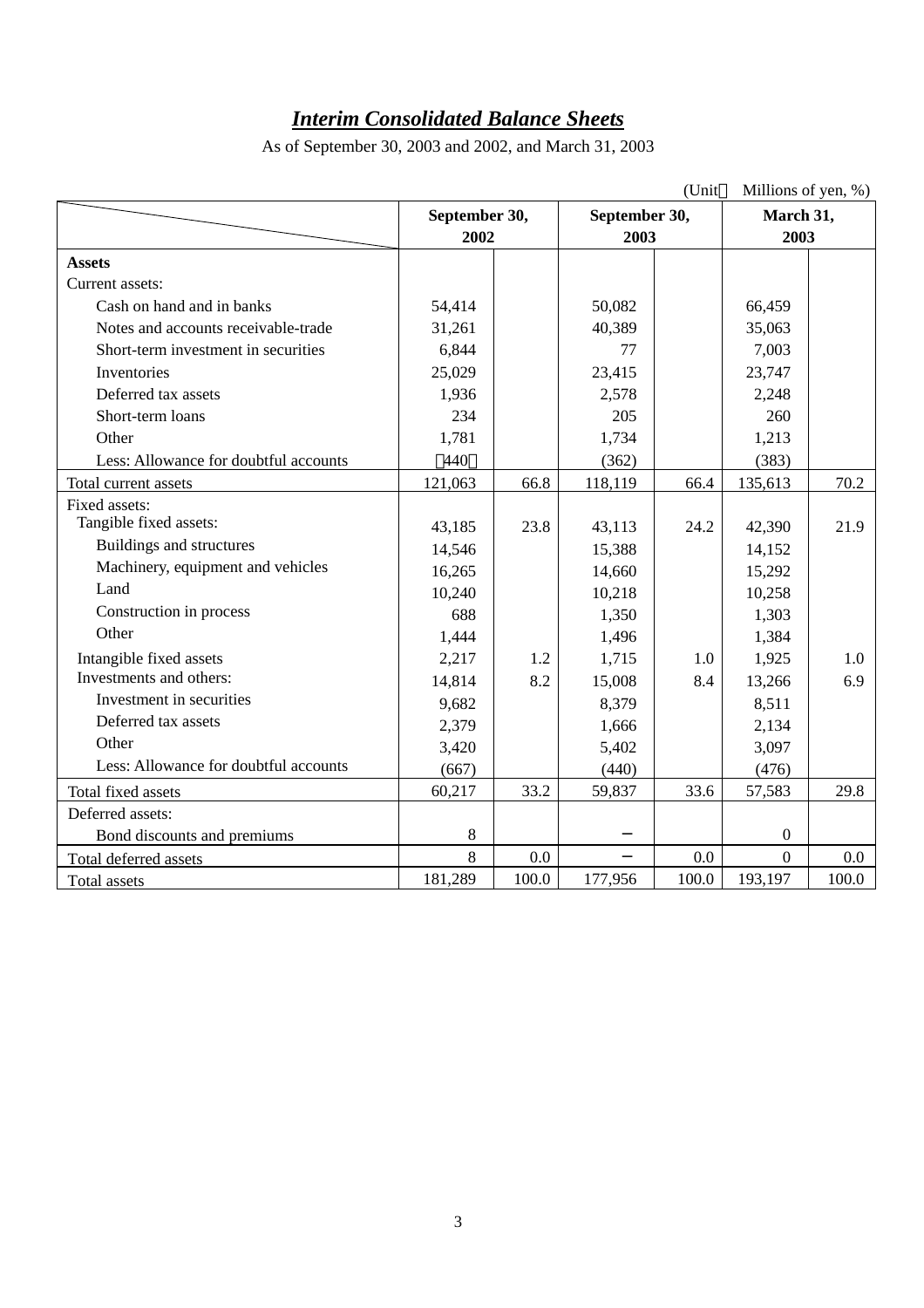# *Interim Consolidated Balance Sheets*

|                                                             |               |       |               | (Unit | Millions of yen, %) |       |
|-------------------------------------------------------------|---------------|-------|---------------|-------|---------------------|-------|
|                                                             | September 30, |       | September 30, |       | March 31,           |       |
|                                                             | 2002          |       | 2003          |       | 2003                |       |
| <b>Liabilities</b>                                          |               |       |               |       |                     |       |
| Current liabilities:                                        |               |       |               |       |                     |       |
| Notes and Accounts payable-trade                            | 16,011        |       | 20,206        |       | 16,960              |       |
| Short-term debt                                             | 7,694         |       | 99            |       | 3,305               |       |
| Current portion of long-term debt                           | 2,870         |       | 243           |       | 2,406               |       |
| Current portion of bonds                                    | 11,000        |       |               |       | 3,443               |       |
| Current portion of convertible bonds                        | 13,905        |       |               |       | 13,905              |       |
| Corporate income taxes payable and other                    | 839           |       | 3,074         |       | 1,668               |       |
| Accrued bonus                                               | 1,147         |       | 1,298         |       | 1,243               |       |
| Other                                                       | 5,034         |       | 6,251         |       | 5,216               |       |
| Total current liabilities                                   | 58,502        | 32.3  | 31,174        | 17.5  | 48,149              | 24.9  |
| Long-term liabilities:                                      |               |       |               |       |                     |       |
| <b>Bonds</b>                                                | 15,441        |       | 15,000        |       | 15,000              |       |
| Bonds with stock acquisition rights                         |               |       | 23,000        |       | 23,000              |       |
| Long-term debt                                              | 2,911         |       |               |       | 1,192               |       |
| Allowance for retirement and severance benefits             | 1,408         |       | 1,507         |       | 1,483               |       |
| Allowance for directors' and auditors' retirement benefits  | 1,163         |       | 1,254         |       | 1,193               |       |
| Other                                                       | 317           |       | 395           |       | 389                 |       |
| Total long-term liabilities                                 | 21,242        | 11.7  | 41,158        | 23.1  | 42,259              | 21.9  |
| <b>Total liabilities</b>                                    | 79,745        | 44.0  | 72,333        | 40.6  | 90,409              | 46.8  |
| <b>Minority interest</b>                                    | 333           | 0.2   | 324           | 0.2   | 309                 | 0.2   |
| <b>Shareholders' equity</b>                                 |               |       |               |       |                     |       |
| Common stock                                                | 23,106        | 12.7  | 23,106        | 12.9  | 23,106              | 12.0  |
| Capital surplus                                             | 30,962        | 17.0  | 30,962        | 17.4  | 30,962              | 16.0  |
| Earned surplus                                              | 47,943        | 26.4  | 51,118        | 28.7  | 48,686              | 25.2  |
| Unrealized gains/losses on other securities                 | (121)         | (0.0) | 333           | 0.2   | (355)               | (0.2) |
| Foreign currency translation adjustments                    | (111)         | (0.0) | 1,550         | 0.9   | 481                 | 0.2   |
| Treasury stock                                              | (568)         | (0.3) | (1,771)       | (0.9) | (403)               | (0.2) |
| Total shareholders' equity                                  | 101,210       | 55.8  | 105,299       | 59.2  | 102,478             | 53.0  |
| Total liabilities, minority interest & shareholders' equity | 181,289       | 100.0 | 177,956       | 100.0 | 193,197             | 100.0 |

As of September 30, 2003 and 2002, and March 31, 2003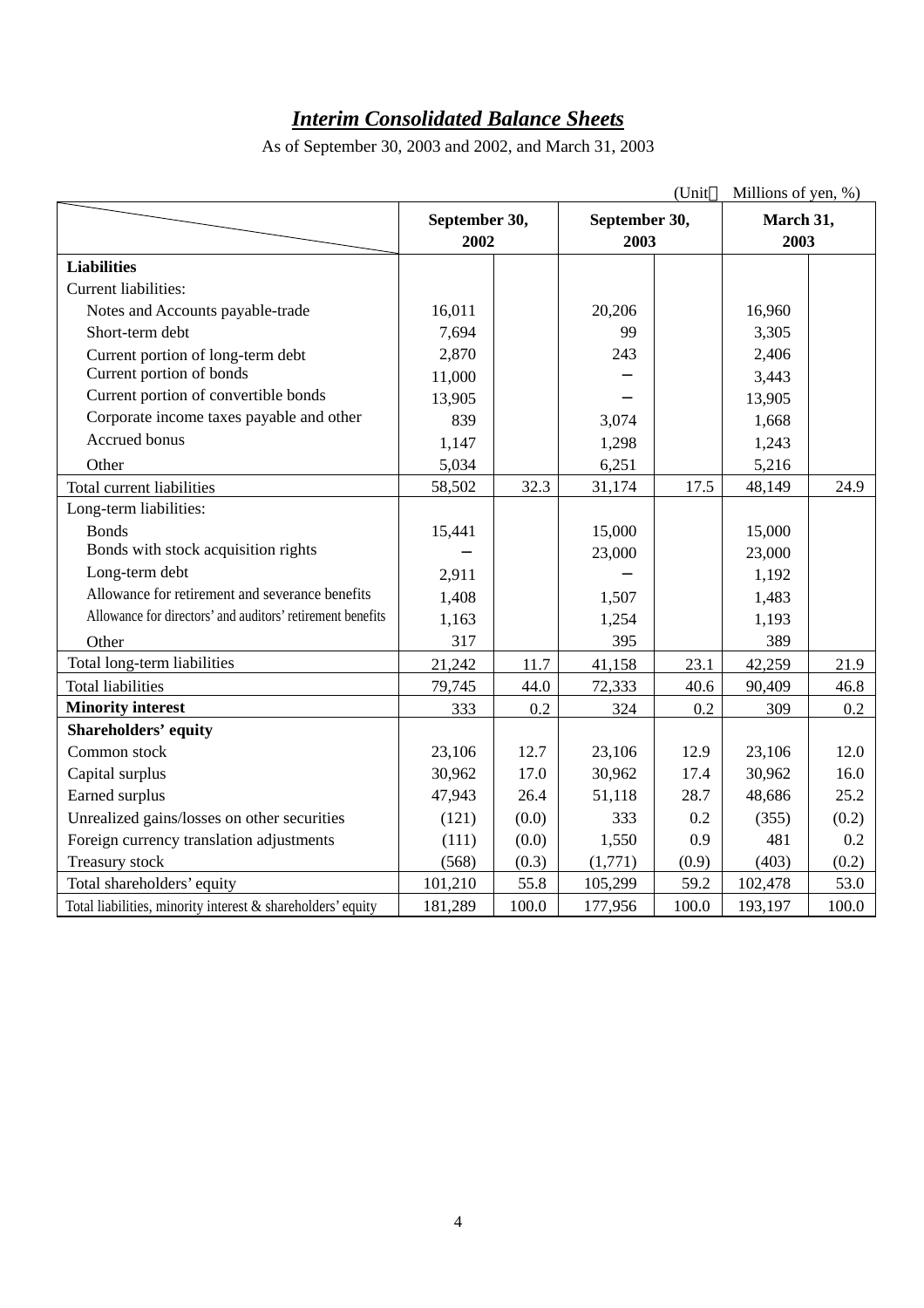# *Interim Consolidated Statements of Income*

For Six Months to September 30, 2003 and 2002, and Years Ended March 31, 2003

|                                                                 |                       |       |                       | (Unit |                   | Millions of yen, %) |
|-----------------------------------------------------------------|-----------------------|-------|-----------------------|-------|-------------------|---------------------|
|                                                                 | September 30,<br>2002 |       | September 30,<br>2003 |       | March 31,<br>2003 |                     |
| Net sales                                                       | 45,308                | 100.0 | 55,924                | 100.0 | 94,599            | 100.0               |
| Cost of sales                                                   | 31,814                | 70.2  | 37,443                | 67.0  | 66,646            | 70.5                |
| Gross profit                                                    | 13,493                | 29.8  | 18,481                | 33.0  | 27,953            | 29.5                |
| Selling, general and administrative expenses                    | 11,739                | 25.9  | 12,033                | 21.5  | 23,060            | 24.3                |
| Operating income                                                | 1,754                 | 3.9   | 6,447                 | 11.5  | 4,893             | 5.2                 |
| Non-operating income                                            | 520                   | 1.1   | 424                   | 0.7   | 1,226             | 1.3                 |
| Interest income                                                 | 64                    |       | 61                    |       | 169               |                     |
| Dividend income                                                 | 34                    |       | 14                    |       | 49                |                     |
| Foreign exchange gain                                           |                       |       |                       |       | 351               |                     |
| Equity earnings of unconsolidated subsidiaries and affiliates   |                       |       | 40                    |       |                   |                     |
| Rental income                                                   | 72                    |       | 78                    |       | 148               |                     |
| Other                                                           | 349                   |       | 229                   |       | 507               |                     |
| Non-operating expenses                                          | 766                   | 1.7   | 783                   | 1.4   | 1,291             | 1.4                 |
| Interest expenses                                               | 474                   |       | 283                   |       | 888               |                     |
| Bond expense                                                    |                       |       |                       |       | 95                |                     |
| Foreign exchange loss                                           | 45                    |       | 294                   |       |                   |                     |
| <b>Equity fluctuation loss</b>                                  | 56                    |       |                       |       | 12                |                     |
| Other                                                           | 190                   |       | 206                   |       | 295               |                     |
| Ordinary income                                                 | 1,508                 | 3.3   | 6,088                 | 10.8  | 4,827             | 5.1                 |
| Extraordinary profit                                            | 6                     | 0.0   | 45                    | 0.1   | 56                | 0.0                 |
| Gain on sales of property and equipment                         | 6                     |       | 4                     |       | 56                |                     |
| Gain on sales of investment in securities                       |                       |       | 35                    |       |                   |                     |
| Reversal of allowance for doubtful accounts                     |                       |       | 5                     |       |                   |                     |
| <b>Extraordinary</b> loss                                       | 97                    | 0.2   | 254                   | 0.4   | 1,287             | 1.3                 |
| Loss on sales/disposal of property and equipment                | 13                    |       | 137                   |       | 459               |                     |
| Loss on write-down of investment in securities                  | 83                    |       | 99                    |       | 510               |                     |
| Equity in losses of affiliated companies                        |                       |       |                       |       | 318               |                     |
| Other                                                           |                       |       | 17                    |       |                   |                     |
| Income before income taxes and minority<br>interests            | 1,417                 | 3.1   | 5,879                 | 10.5  | 3,596             | 3.8                 |
| Income taxes-current                                            | 674                   |       | 3,132                 |       | 1,179             |                     |
| Adjustment of corporate income taxes and other                  | 520                   |       | (244)                 |       | 593               |                     |
| Minority interests in income(loss) of consolidated subsidiaries | (30)                  | (0.0) | 14                    | 0.0   | (68)              | (0.0)               |
| Net income                                                      | 253                   | 0.5   | 2,977                 | 5.3   | 1,891             | 2.0                 |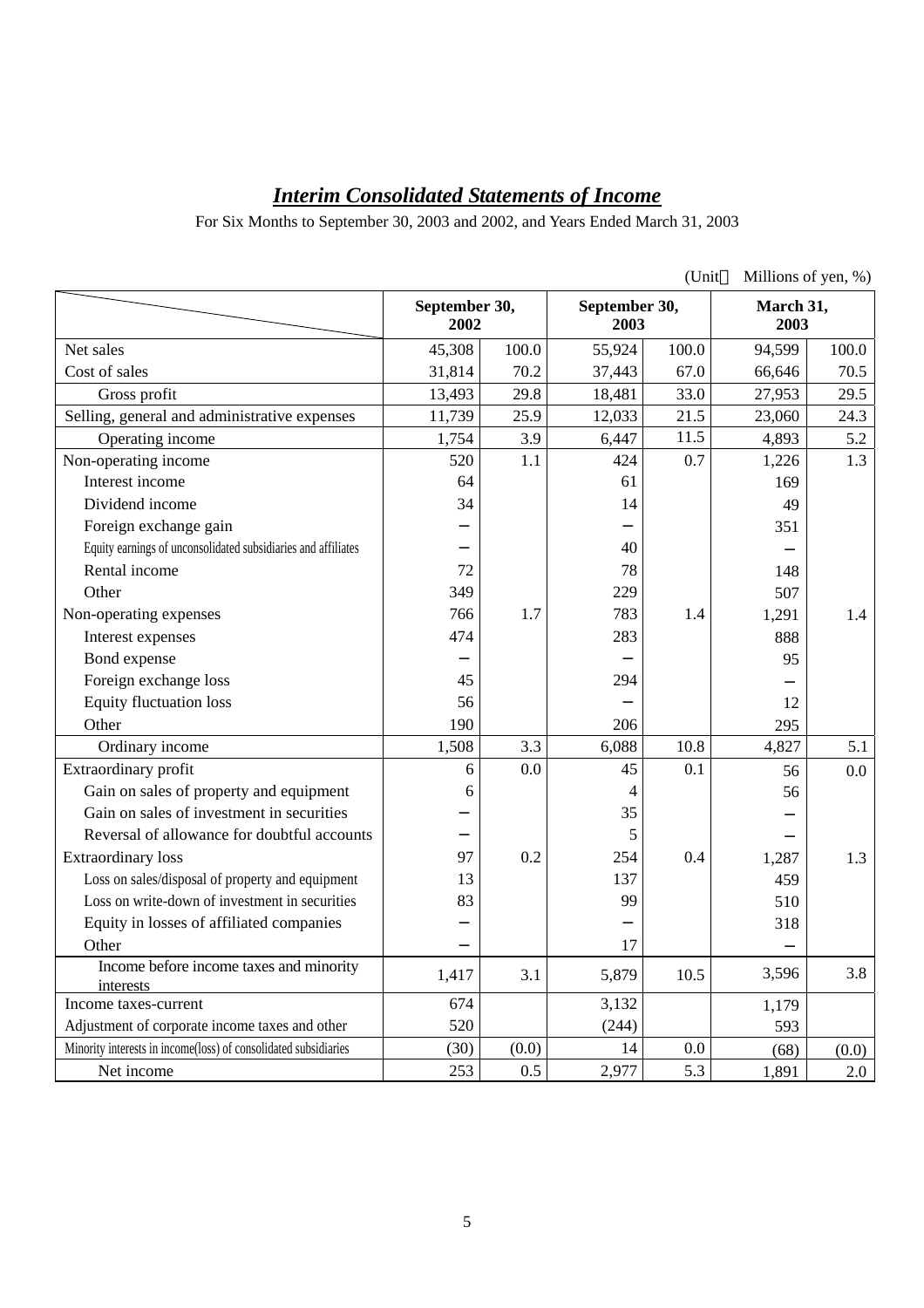# *Interim Consolidated Statements of Retained Earnings*

For Six Months to September 30, 2003 and 2002, and Year Ended March 31, 2003

|                                                                                                                            |                       | (Unit                 | Millions of yen)  |
|----------------------------------------------------------------------------------------------------------------------------|-----------------------|-----------------------|-------------------|
|                                                                                                                            | September 30,<br>2002 | September 30,<br>2003 | March 31,<br>2003 |
| Capital surplus :                                                                                                          |                       |                       |                   |
| Balance at beginning of period                                                                                             | 30,962                | 30,962                | 30,962            |
| Balance at end of the interim period (end of period)                                                                       | 30,962                | 30,962                | 30,962            |
| Retained earnings :                                                                                                        |                       |                       |                   |
| Balance at beginning of period                                                                                             | 48,585                | 48,686                | 48,585            |
| Increase in retained earnings                                                                                              | 253                   | 3,356                 | 1,891             |
| Net income                                                                                                                 | 253                   | 2,977                 | 1,891             |
| Increase due to recognition of goodwill<br>amortization arising on applying equity method<br>to an investment in affiliate |                       | 378                   |                   |
| Decrease in retained earnings                                                                                              | 895                   | 925                   | 1,790             |
| Cash dividends paid                                                                                                        | 895                   | 895                   | 1,790             |
| Bonuses paid to directors and corporate auditors                                                                           |                       | 30                    |                   |
| Balance at end of interim period (end of period)                                                                           | 47,943                | 51,118                | 48,686            |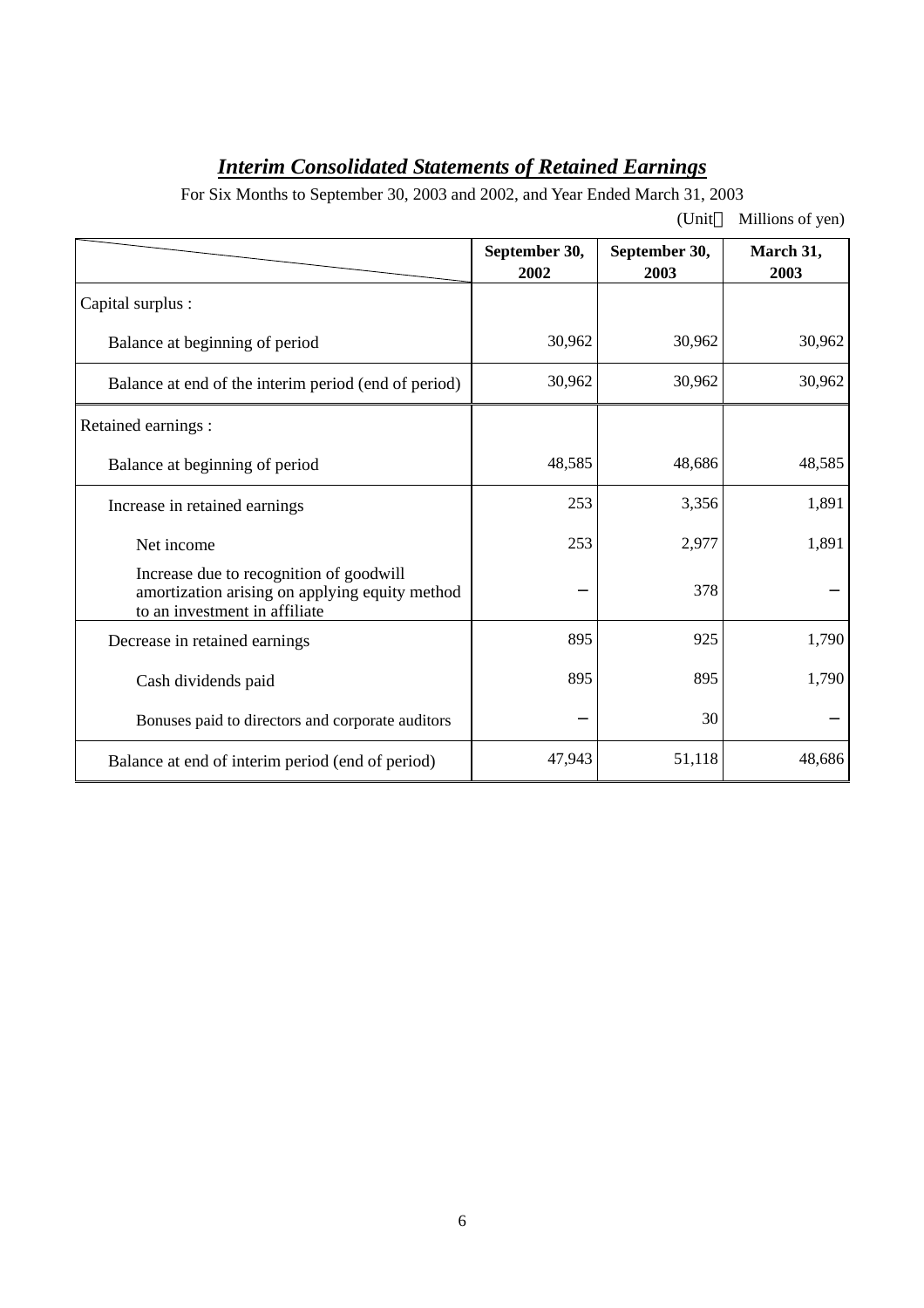# *Interim Consolidated Statements of Cash Flows*

For Six Months to September 30, 2003 and 2002, and Year Ended March 31, 2003

|                                                                         |                       | (Unit                 | Millions of yen)  |
|-------------------------------------------------------------------------|-----------------------|-----------------------|-------------------|
|                                                                         | September 30,<br>2002 | September 30,<br>2003 | March 31,<br>2003 |
| 1. Cash Flows from operating activities:                                |                       |                       |                   |
| Income before income taxes and minority interests                       | 1,417                 | 5,879                 | 3,596             |
| Depreciation and amortization expenses                                  | 2,997                 | 2,646                 | 6,163             |
| Loss on sales or disposals of property, plant assets and equipment, net | 7                     | 132                   | 402               |
| Increase /Decrease in allowance for doubtful accounts                   | (331)                 | 66                    | (390)             |
| Interest and dividend income                                            | (98)                  | (75)                  | (218)             |
| Interest expenses                                                       | 474                   | 283                   | 888               |
| Foreign exchange gain (loss)                                            | (55)                  | 21                    | (140)             |
| Equity earnings of unconsolidated subsidiaries and affiliates           | 56                    | (40)                  | 12                |
| (Increase)/Decrease in accounts and notes receivables                   | (6,596)               | (5,058)               | (10,253)          |
| (Increase)/Decrease in inventories                                      | 886                   | 710                   | 2,502             |
| Increase/(Decrease) in accounts and notes payable                       | 5,530                 | 2,920                 | 5,220             |
| Other                                                                   | 478                   | 455                   | 3,388             |
| Subtotal                                                                | 4,766                 | 7,942                 | 11,170            |
| Interest income and dividend income received                            | 113                   | 118                   | 220               |
| Interest expenses paid                                                  | (459)                 | (337)                 | (902)             |
| Income taxes paid                                                       | 5,258                 | (1,727)               | 5,524             |
| Net cash provided by operating activities                               | 9,679                 | 5,995                 | 16,012            |
| 2. Cash Flows from investing activities:                                |                       |                       |                   |
| Increase in time deposits due over three months                         | 328                   |                       | 468               |
| Payments for purchases of short-term investments in securities          | (1,199)               |                       | (1,199)           |
| Proceeds from sales of short-term investments in securities             | 1,301                 | 919                   | 1,328             |
| Payments for purchases of property, plants and equipment                | (2,578)               | (2,500)               | (4,759)           |
| Proceeds from sales of property, plants and equipment                   | 160                   | 61                    | 148               |
| Payments for purchases of investment in securities                      | (4)                   | (293)                 | (9)               |
| Proceeds from sales of investment in securities                         | 5                     | 244                   | 103               |
| Increase in short-term loans                                            |                       | (1,180)               | (335)             |
| Collection of short-term loans receivable                               | 45                    | 98                    | 345               |
| Net cash provided by (used in) investing activities                     | (1, 941)              | (2,651)               | (3,909)           |
| 3. Cash Flows from financing activities:                                |                       |                       |                   |
| Increase/(Decrease) in short-term debt                                  | 1,169                 | (3,210)               | (2,887)           |
| Repayment of long-term debt                                             | (2,603)               | (3,354)               | (4,786)           |
| Proceeds from issuance of bonds                                         |                       |                       | 22,904            |
| Redemption of bonds                                                     |                       | (17, 344)             | (8,000)           |
| Cash dividends paid                                                     | (895)                 | (895)                 | (1,790)           |
| Other                                                                   | (6)                   | (1,106)               | (17)              |
| Net cash provided by (used in) financing activities                     | (2, 335)              | (25,911)              | 5,423             |
| 4. Effect of exchange-rate change on cash and cash equivalents          | (218)                 | 162                   | $\Omega$          |
| 5. Net increase in cash and cash equivalents                            | 5,184                 | (22, 404)             | 17,526            |
| 6. Cash and cash equivalents at the beginning of the period             | 55,007                | 72,533                | 55,007            |
| 7. Cash and cash equivalents at the end of the period                   | 60,191                | 50,129                | 72,533            |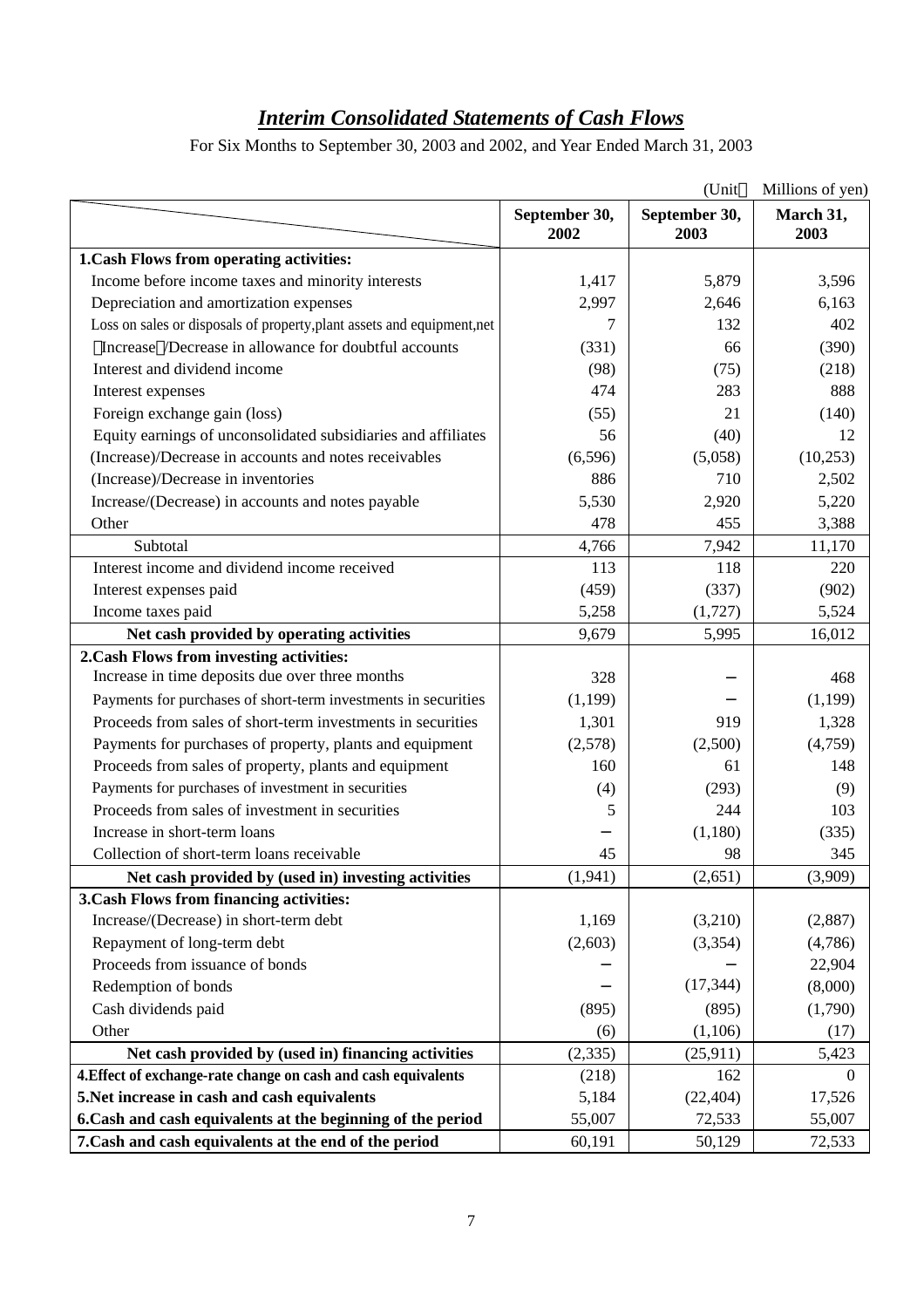# *Basis for Consolidated Financial Statements*

#### *1. Scope of Consolidation*

#### **(1) The consolidated subsidiaries: 14**

 Talk System Co., Ltd., Beldex Corporation, THK Yasuda Co., Ltd., THK Holdings of America, L.L.C., THK America, Inc., THK Manufacturing of America, Inc., THK Neturen America, L.L.C., THK Europe B.V., THK GmbH, THK Manufacturing of Europe S.A.S., THK FRANCE S.A.S., PGM Ballscrews Ltd., PGM Ballscrews Ireland Ltd., and THK TAIWAN CO., LTD. THK and these consolidated subsidiaries as the "Companies"

Note: THK FRANCE S.A.S. has been consolidated with the Companies since this interim reporting period ended September 30, 2003.

#### **(2) The main non-consolidated subsidiary: Nihon Slide Kogyo Co., Ltd.**

#### **(3) The reason excluding from consolidation:**

 The non-consolidated subsidiaries are small in size, meaning that these accounts have not been consolidated with the Company since the consolidated assets, net sales, net income / loss ( amount reflecting equity ) and retained earnings ( amount reflecting equity ) of these companies, in the aggregate, are not significant in relation to those of the Companies.

#### *2. Scope of Equity Method*

#### **(1) The affiliates applied by the equity method: 2**

#### **Daito Seiki Co., Ltd.,**

#### **SAMICK LMS CO., LTD.**

The investment in SAMICK LMS CO.,LTD. has been accounted for under the equity method effective this interim reporting period ended September 30, 2003.

### **(2) The major investments in non-consolidated subsidiaries and affiliates excluded from applying the equity method**

The major non-consolidated subsidiary: Nihon Slide Kogyo Co., Ltd.

#### **(3) The reason excluding from the equity method**

The accounts of the company listed above and remaining affiliates and subsidiaries are not accounted for equity method in the consolidated financial statements since the accounts of these companies do not have material effects in the consolidated financial statements.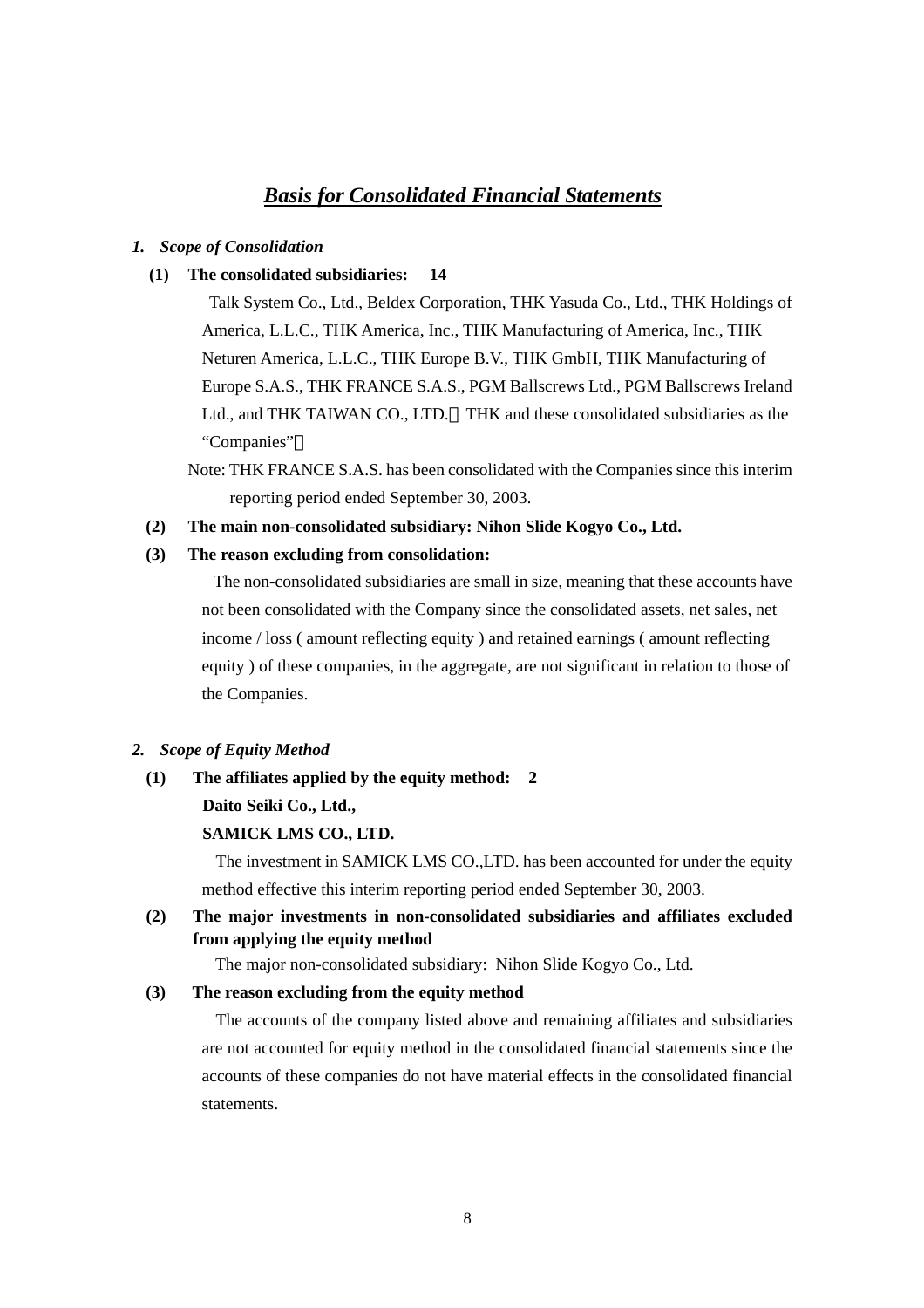#### *3. Information about the balance sheet date of consolidated subsidiaries*

The balance sheet date for the following subsidiaries is as of June 30,2003. THK Holdings of America, L.L.C., THK America, Inc., THK Manufacturing of America, Inc., THK Neturen America, L.L.C., THK Europe B.V., THK GmbH, THK Manufacturing of Europe S.A.S., THK FRANCE S.A.S., PGM Ballscrews Ltd., PGM Ballscrews Ireland Ltd. and THK TAIWAN CO., LTD.

All significant inter-company transactions, account balances and others conducted between the balance sheet dates June30, 2003 and September 30, 2003, have been properly eliminated and adjusted in order to prepare consolidated financial statements.

#### *4. Summary of Significant Accounting Policies*

#### **(1) Evaluation of significant assets**

1. Investment in securities

Other securities with market prices available:

Other securities, for which market prices are available, are stated at fair value.Net unrealized gains/losses on these securities are reported as a separate item in the shareholders' equity. Cost of securities is computed using the moving average.

Other securities with market prices unavailable:

Other securities, for which market prices are unavailable, are stated at cost by using the moving average.

| 2. Inventories |  |
|----------------|--|
|                |  |

| Company Name                       | Evaluation of inventories | Stated at               |
|------------------------------------|---------------------------|-------------------------|
| THK Co., Ltd.                      | Weighted average cost     | Cost basis              |
| Talk System Co., Ltd.              | Weighted average cost     | Cost basis              |
| <b>Beldex Corporation</b>          | Actual cost               | Cost basis              |
| THK Yasuda Co., Ltd.               | Weighted average cost     | Cost basis              |
| THK America, Inc.                  | First-in first-out        | Lower of cost or market |
| THK Manufacturing of America, Inc. | First-in first-out        | Lower of cost or market |
| THK Neturen America L.L.C.         | First-in first-out        | Lower of cost or market |
| THK Europe B.V.                    | Moving average            | Lower of cost or market |
| THK Manufacturing of Europe S.A.S. | Weighted average cost     | Cost basis              |
| THK FRANCE S.A.S.                  | Moving average            | Lower of cost or market |
| <b>THK GmbH</b>                    | Moving average            | Lower of cost or market |
| <b>PGM Ballscrews Ltd.</b>         | First-in first-out        | Lower of cost or market |
| <b>PGM Ballscrews Ireland Ltd.</b> | First-in first-out        | Lower of cost or market |
| THK TAIWAN CO., LTD                | Moving average            | Lower of cost or market |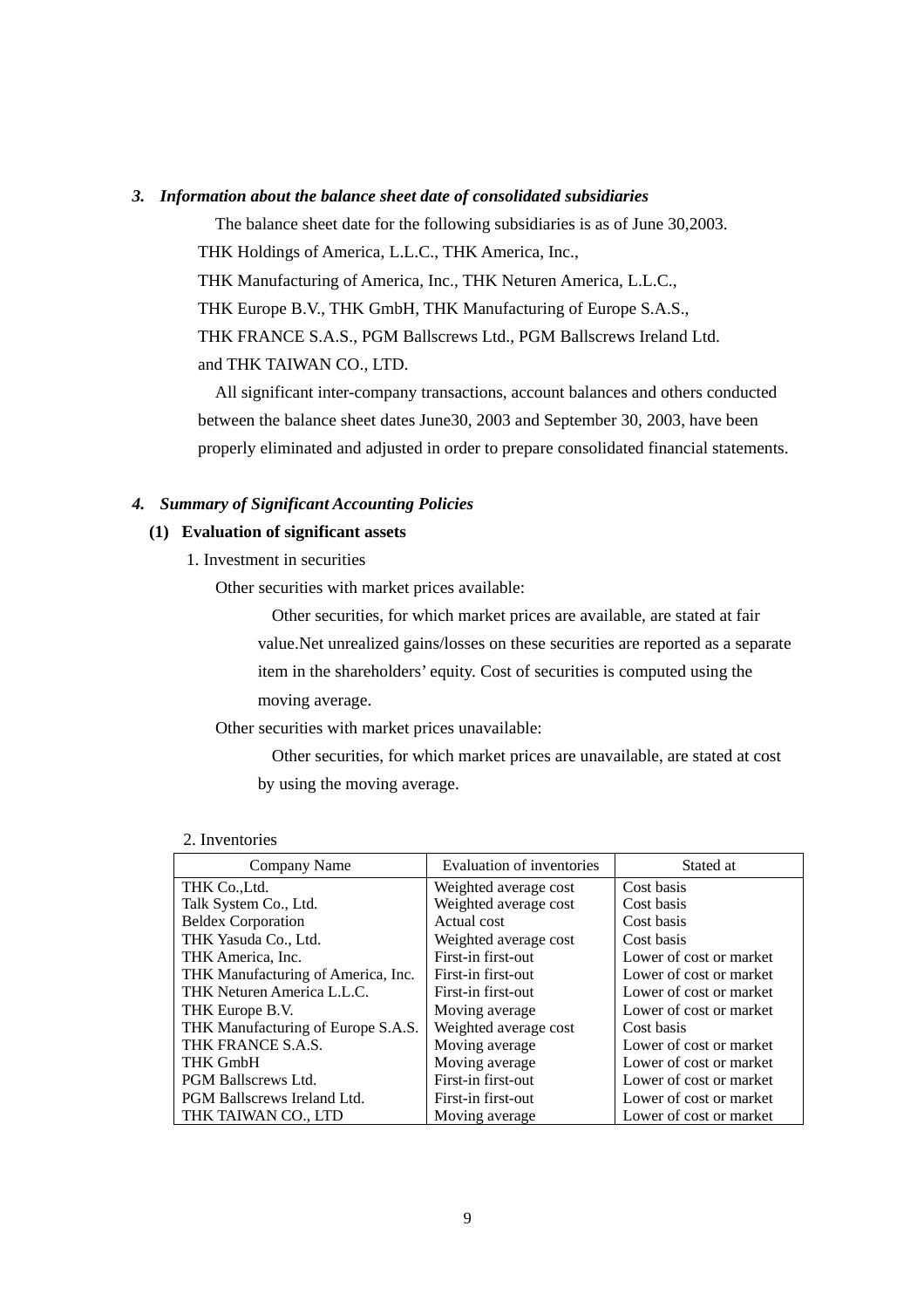#### **(2) Depreciation and amortization of significant assets**

#### **1. Tangible fixed assets**

For the Company and its domestic subsidiaries in the scope of consolidation, depreciation is computed using the declining-balance method at the rate based on the estimated useful lives of assets. For its overseas subsidiaries, depreciation is computed using the straight-line and accelerated methods in accordance with their local accounting standards and regulations.

The Company and its domestic subsidiaries utilize the straight-line method to compute depreciation for buildings, excluding fixtures to buildings, acquired on and after April 1,1998.

The useful lives of major properties are as follows:

| Buildings and structures          | $5-50$ years |
|-----------------------------------|--------------|
| Machinery, equipment and vehicles | $4-10$ years |

#### **2. Intangible fixed assets**

The amortization of intangible assets is computed using the straight-line method. Software costs for internal use are amortized over their estimated useful lives, less than 5 years, on a straight-line basis. For its overseas subsidiaries, depreciation is computed with respective accounting standards and regulations.

#### **(3) Deferred charges**

Bond discounts and premiums are amortized over the outstanding period using straight-line method.

### **(4) Leases**

Leases that transfer substantially all the risks and rewards of ownership of the assets are accounted for as capital leases except that the leases that do not transfer ownership of assets at the end of term are accounted for operating leases.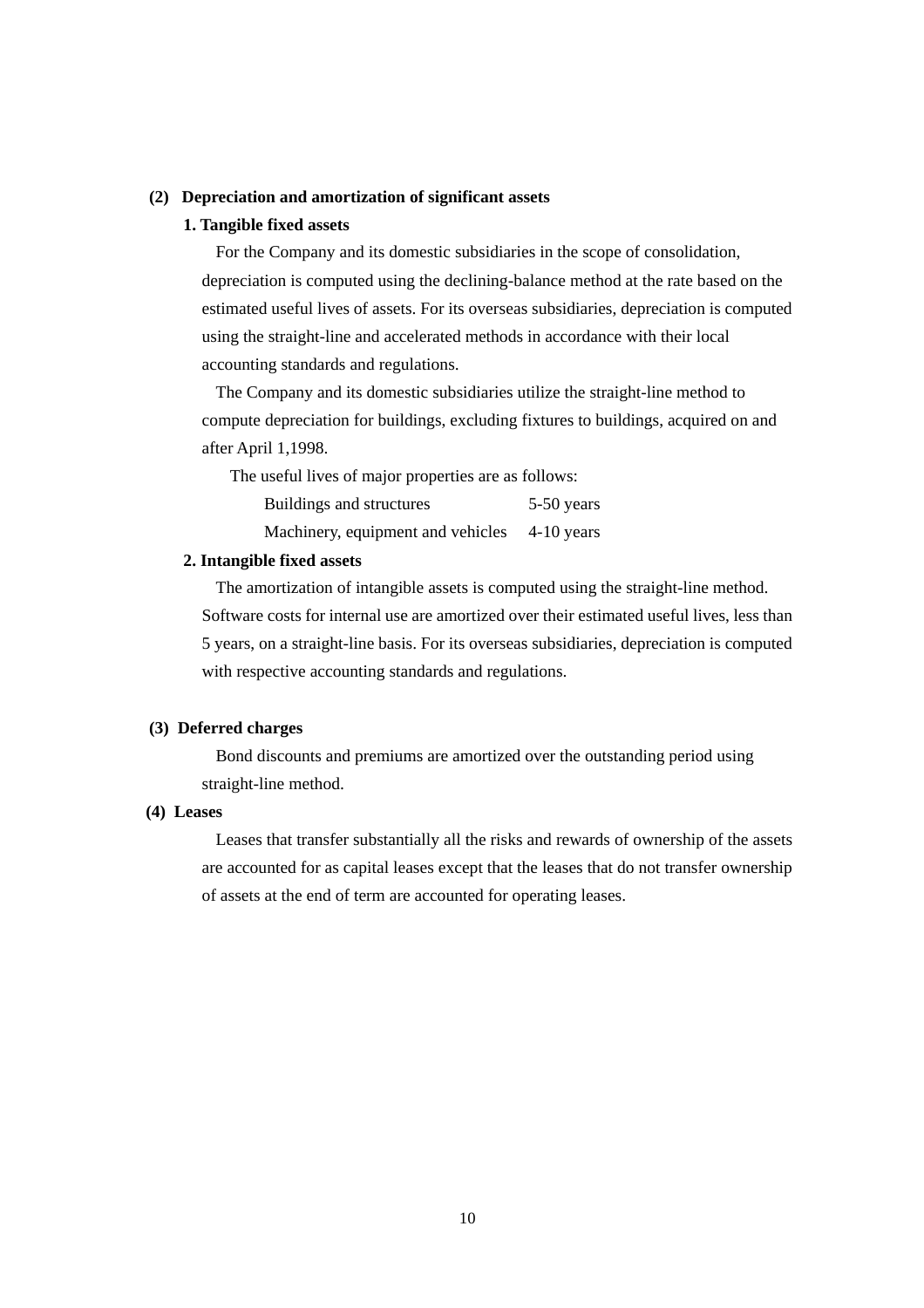#### **(5) Basis for recognizing significant allowances**

1. Allowance for doubtful accounts:

The Company and its domestic subsidiaries recognize allowance for doubtful accounts for general accounts and notes receivables, in amounts considered to be appropriate, based primarily upon the Companies' past credit losses in each receivable outstanding. For receivables which are deemed to be uncollectible with a high possibility, estimated amount will be recognized after considering the collectivity of receivables respectively.

2. Accrual for bonus:

The Company recognized an allowance (accrual) for bonus payment for employees. For the interim period, the company recognizes the potion that is allocated to reporting period upon the estimates provided by the Company.

3. Allowance for retirement and severance benefits:

The Company (and certain overseas subsidiaries) recognize an allowance for employees retirement benefits, the portion that is allocated to this interim reporting period based upon the projected future benefit obligations and fair value of pension assets as at the end of this interim reporting period. The unrecognized actuarial differences are amortized using straight-line method over the period of 10 years from the next year in which they arise.

4. Allowance for directors' and auditors' retirement benefits:

The Company record a allowance for directors' and statutory auditors' retirement benefits equivalent to the liability the Company would have to pay (if all eligible directors and statutory auditors resigned at the end of the interim reporting period) in accordance with internal rules that governs the operation of this retirement benefits plans.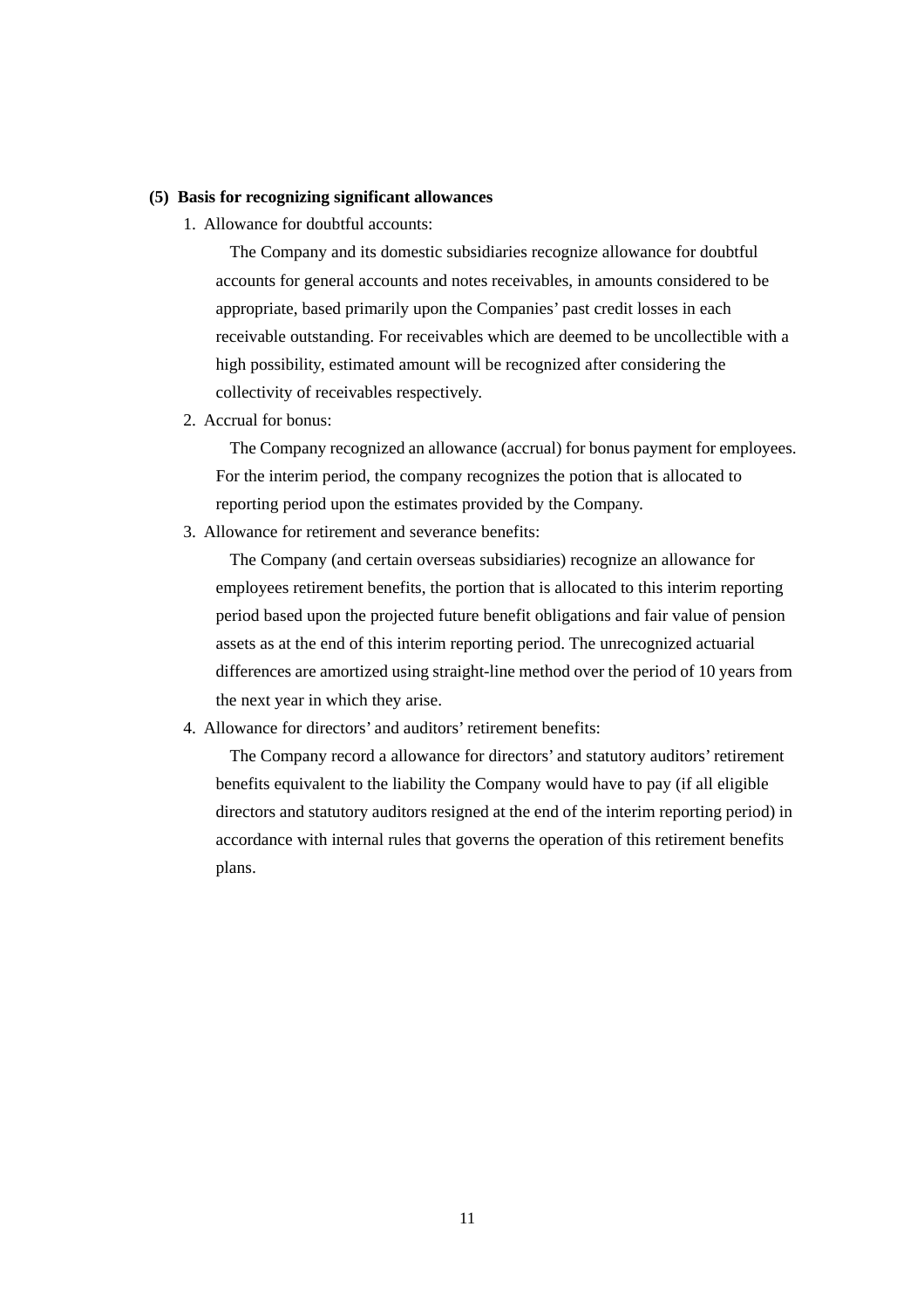#### **(6) Hedge accounting**

1. Method of hedge accounting:

Fair value presentation for interest-rate-swap needed at the end of this interim period has been omitted since the swap agreements qualitied the condition for hedge accounting in accordance with the related Japanese accounting standards.

Currency-swap transactions qualified the conditions for hedge accounting, and those are treated as assignment treatment.

2. Means of hedging and hedged items

Interest–rate-swap: hedging interest fluctuating on borrowing.

Currency swap: Money claims denominated in foreign currency.

3. Policy for hedge transactions:

The company utilizes these instruments in order to reduce interest rate and foreign exchange rate risks.

4. Method of evaluating hedge effectiveness:

In terms of interest, the evaluation of hedge effectiveness is omitted, since hedge accounting applies only to those interest-rate-swaps agreements that meet the conditions for exceptional treatment.

In terms of currency, the evaluation of hedge effectiveness is omitted, since hedge accounting applies only to those currency-swaps that are the same in significant conditions regarding the transaction and the assets covered by hedge, and assume in advance to offset market price fluctuations and cash-flow changes during hedge transactions.

### **(7) Other significant items**

The consumption tax withheld upon sales and paid upon purchase of goods or services are not included in either of net sales, expenses or costs.

#### *5. Scope of Funds on Statements of Interim Consolidated Cash Flows*

Cash and cash equivalents in the consolidated cash flow statements are composed of cash on hand, bank deposits that can be with drawn on demand and short-term investments with original maturity of three months or less and which represent a minor risk of fluctuations in value.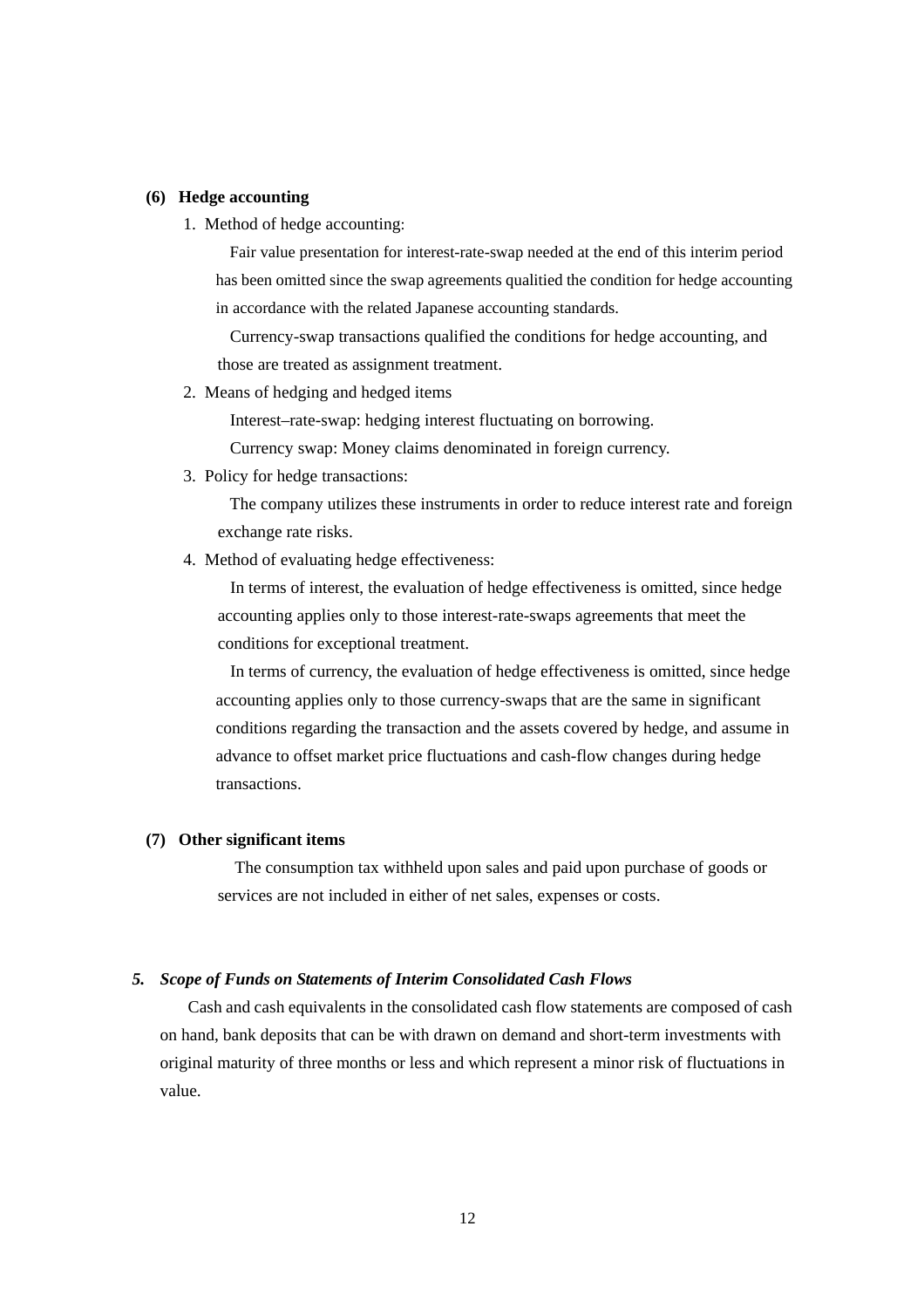# **Notes**

| [Consolidated Balance Sheets]                                |                          |                   | (Millions of yen) |
|--------------------------------------------------------------|--------------------------|-------------------|-------------------|
|                                                              | <b>FY2002</b><br>interim | FY2003<br>interim | <b>FY2002</b>     |
| 1. Depreciation and amortization of<br>Tangible fixed assets | 63,678                   | 66,136            | 64,012            |
| 2. Discounts on notes receivable                             | 13                       |                   |                   |
| 3. Liabilities for guarantee                                 | 375                      | 300               | 302               |

# **[Consolidated Statements of Cash Flows]**

1. The connection between cash and cash equivalents at end of the period and accounts of consolidated balance sheets

|                                                     |                    |                   | (Millions of yen) |
|-----------------------------------------------------|--------------------|-------------------|-------------------|
|                                                     | FY 2002<br>interim | FY2003<br>interim | FY2002            |
| Cash on hand and in banks                           | 54,414             | 50,082            | 66,459            |
| Short-term investments in<br>securities             | 6,844              | 77                | 7,003             |
| Total                                               | 61,259             | 50,159            | 73,463            |
| Time deposits<br>(due over three months)            | (168)              | (30)              | (30)              |
| Short-term investments<br>in securities, except MMF | (899)              |                   | (899)             |
| Cash and cash equivalents                           | 60,191             | 50,129            | 72,533            |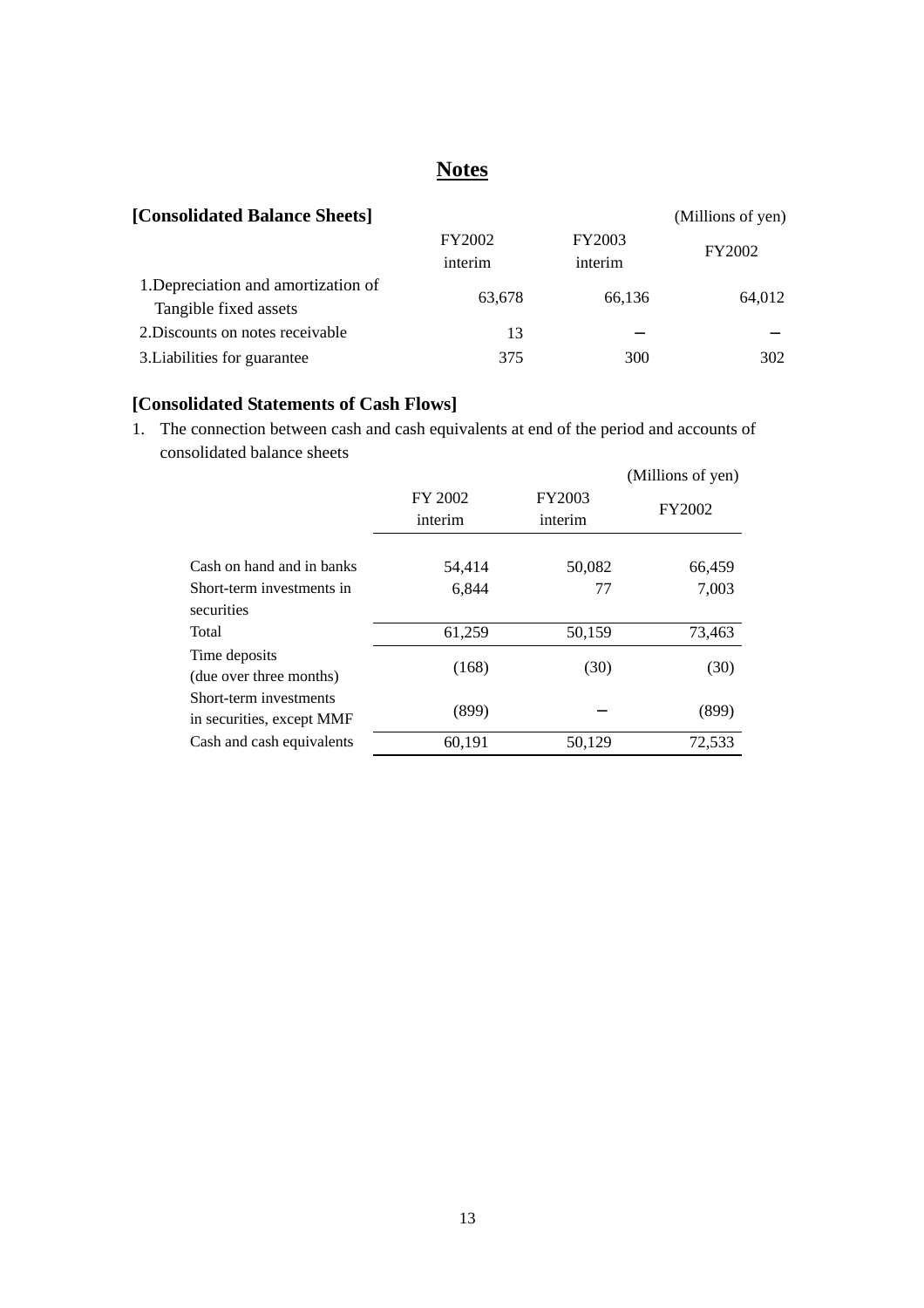### [**Lease Transactions]**

1. Finance lease transaction that do not transfer ownership of the leased property to the lessee on an "as if capitalized" basis is as follows:

(1) Acquisition costs, accumulated depreciation and net leased property at interim of period ( fiscal year )

|                          |                   |                   | (Millions of yen) |
|--------------------------|-------------------|-------------------|-------------------|
|                          | FY 2002           | FY2003            | FY2002            |
|                          | interim           | interim           |                   |
|                          | Machinery and     | Machinery and     | Machinery and     |
|                          | equipment         | equipment         | equipment         |
| Acquisition costs        | 62                | 54                | 54                |
| Accumulated depreciation | 45                | 46                | 42                |
| Net leased property      | 16                | 7                 | 11                |
|                          | Other             | Other             | Other             |
|                          | (Tangible assets) | (Tangible assets) | (Tangible assets) |
| Acquisition costs        | 3,016             | 2,936             | 2,901             |
| Accumulated depreciation | 1,614             | 1,159             | 932               |
| Net leased property      | 1,402             | 1,776             | 1,969             |
|                          | Intangible        | Intangible        | Intangible        |
|                          | fix assets        | Fix assets        | fix assets        |
| Acquisition costs        | 71                | 71                | 71                |
| Accumulated amortization | 26                | 40                | 33                |
| Net leased property      | 45                | 30                | 38                |
|                          | Total             | Total             | Total             |
| Acquisition costs        | 3,150             | 3,062             | 3,027             |
| Accumulated depreciation | 1,686             | 1,246             | 1,009             |
| Net leased property      | 1,463             | 1,815             | 2,018             |

Note: The amounts of acquisition cost are computed by interest payment method since the balance of future minimum lease payment is small portion of tangible fixed assets .

(2) Future minimum lease payments under finance leases

|                     |         |         | (Millions of yen) |
|---------------------|---------|---------|-------------------|
|                     | FY 2002 | FY2003  | <b>FY2002</b>     |
|                     | interim | interim |                   |
| Due within one year | 586     | 605     | 607               |
| Due after one year  | 876     | 1,210   | 1,411             |
| Total               | 1,463   | 1,815   | 2,018             |

Note: The amounts equivalent to future minimum lease payments under finance leases are computed by interest payment method since the balance of future minimum lease payment is small portion of tangible fixed assets.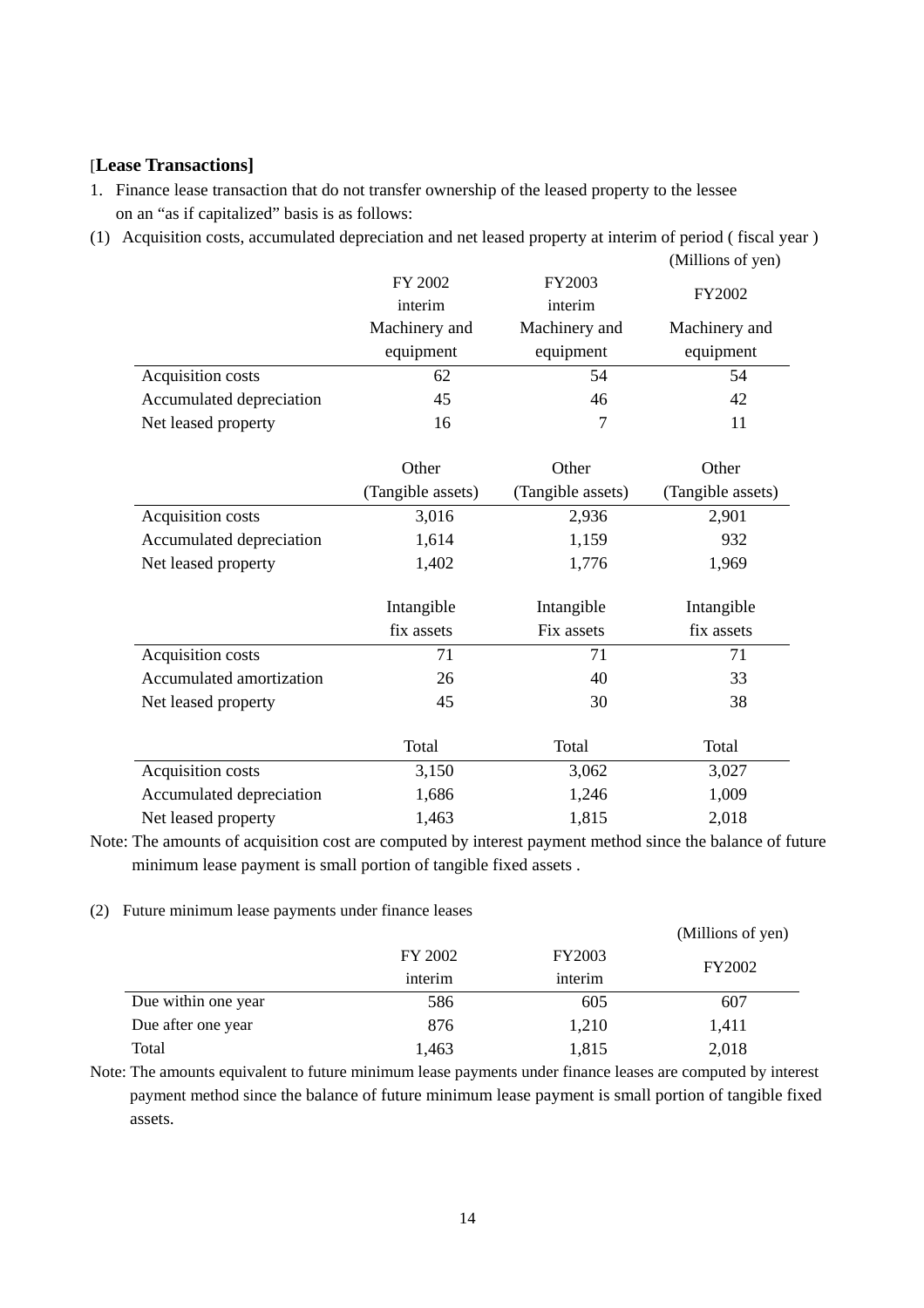# (3) Lease payments and implied depreciation

|                |         |               | (Millions of yen) |
|----------------|---------|---------------|-------------------|
|                | FY 2002 | <b>FY2003</b> | FY2002            |
|                | Interim | interim       |                   |
| Lease payments | 341     | 310           | 666               |
| Depreciation   | 341     | 310           | 666               |

### (4) Depreciation

Depreciation is computed by using straight-line method.

### 2. Transactions of operating leases

Future minimum lease payments under operating leases

|                     |         |               | (Millions of yen) |
|---------------------|---------|---------------|-------------------|
|                     | FY 2002 | <b>FY2003</b> |                   |
|                     | interim | interim       | <b>FY2002</b>     |
| Due within one year | 580     | 759           | 710               |
| Due after one year  | 1,915   | 1,756         | 1,839             |
| Total               | 2,495   | 2,516         | 2,549             |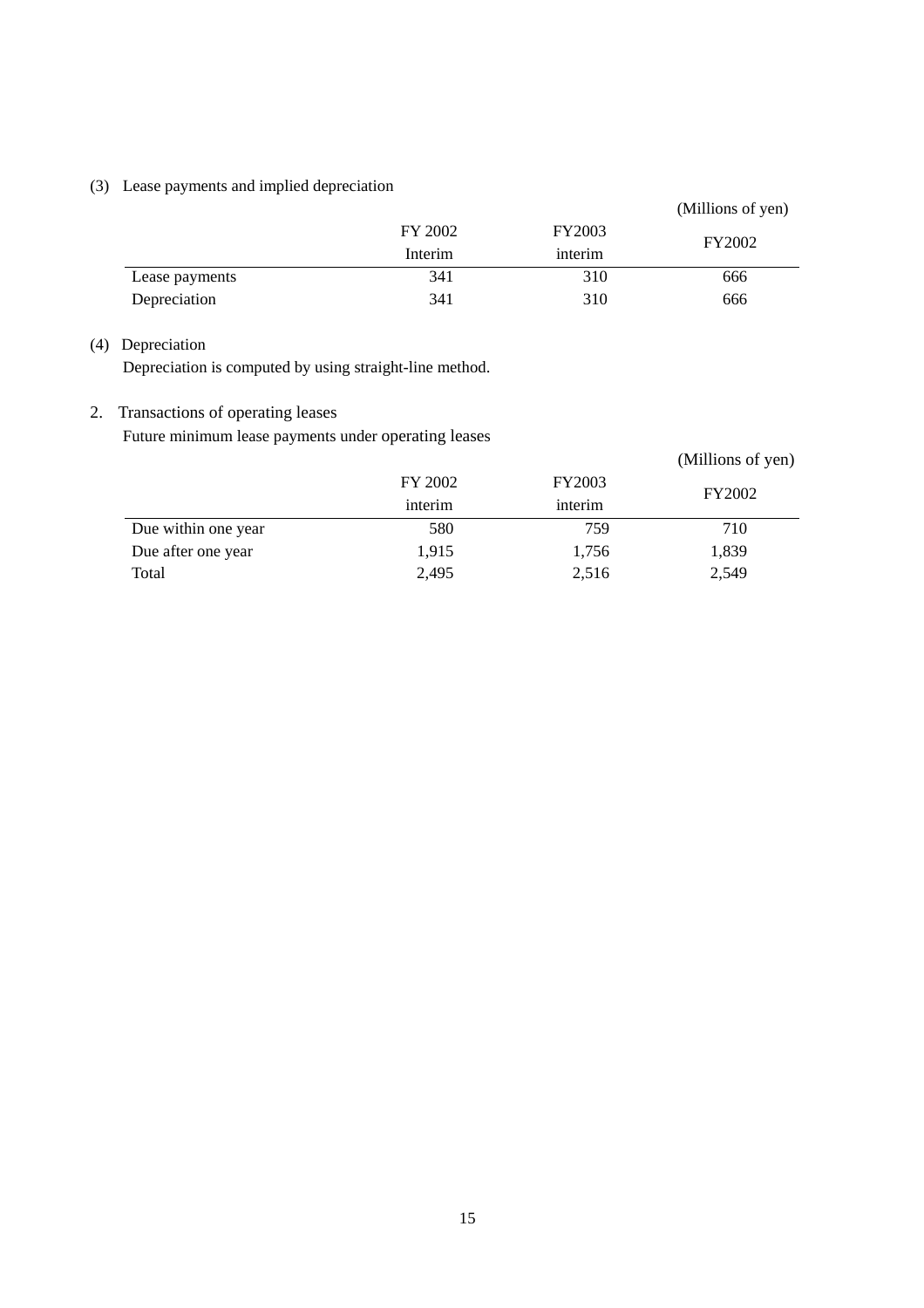### **[Segmented Information]**

#### (1) Segmented Information by Operating Segments

 As the net sales and operating income of the machinery parts segment are over 90% of total sales and total operating income of the Companies, general information about its operating segments information is not required to be disclosed.

### (2) Segmented Information by Geographical Areas

Net sales, operating expenses, and operating income of the Companies for the six months ended September 30, 2002 and September 30, 2003 were summarized as follows:

| $51.4$ monthly chaca september $50.4$ 2002 |        |          |        |                   |        | (1.111110110011, 0.01) |              |
|--------------------------------------------|--------|----------|--------|-------------------|--------|------------------------|--------------|
|                                            | Japan  | Americas | Europe | Asia<br>and other | Total  | Elimination            | Consolidated |
| Net sales                                  |        |          |        |                   |        |                        |              |
| <b>Customers</b>                           | 33,805 | 5,176    | 5,490  | 835               | 45,308 |                        | 45,308       |
| Inter-segment                              | 5,476  | 98       | 29     |                   | 5,604  | 5,604                  |              |
| Total                                      | 39,281 | 5,275    | 5,520  | 835               | 50,912 | 5,604                  | 45,308       |
| Operating expenses                         | 36,543 | 5,906    | 6,323  | 801               | 49,575 | 6,021                  | 43,554       |
| Operating income/(loss)                    | 2,737  | (630)    | (803)  | 33                | 1,337  | 417                    | 1,754        |

#### Six months ended September 30, 2002 (Millions of yen)

#### Six months ended September 30, 2003 (Millions of yen)

# Japan Americas Europe Asia Total Elimination Consolidated Net sales Customers 1,163 55,924 55,924 55,924 55,924 Inter-segment 5,976 31 63 6,071 (6,071) Total 49,084 5,052 6,695 1,163 61,996 (6,071) 55,924 Operating expenses 1 42,124 5,129 7,081 1,128 55,463 (5,986) 49,476 Operating income/(loss) 6,959 (76) (385) 34 6,532 (85) 6,447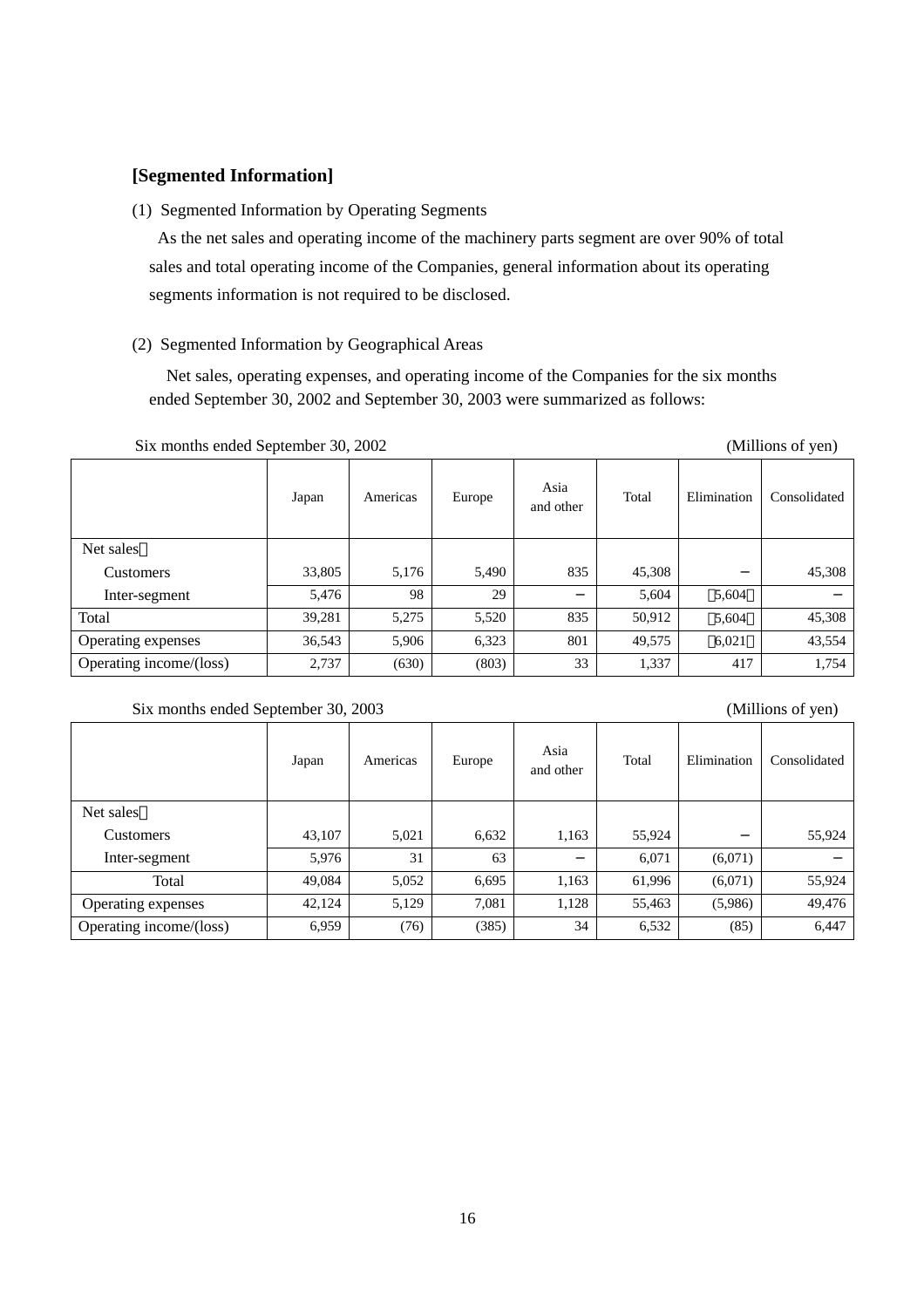### Year ended March 31, 2003 (Millions of yen)

|                    | Japan  | Americas | Europe  | Asia<br>and other | Total   | Elimination | Consolidated |
|--------------------|--------|----------|---------|-------------------|---------|-------------|--------------|
| Net sales          |        |          |         |                   |         |             |              |
| <b>Customers</b>   | 71,059 | 10,732   | 10,981  | 1,825             | 94,599  |             | 94,599       |
| Inter-segment      | 12,193 | 147      | 97      |                   | 12,439  | (12, 439)   |              |
| Total              | 83,253 | 10,880   | 11,079  | 1,825             | 107,039 | (12, 439)   | 94,599       |
| Operating expenses | 76,434 | 11,502   | 12,848  | 1,758             | 102,543 | (12, 836)   | 89,706       |
| Operating income   | 6,819  | (622)    | (1,768) | 67                | 4,495   | 397         | 4,893        |

Note:

1. Classification of countries and areas determined in accordance with the degree of geographical proximity.

2. Major countries and areas in each category are summarizes as follows:

(1) Americas---------United States

(2) Europe------------Germany, United Kingdom, the Netherlands

(3) Asia and other---Taiwan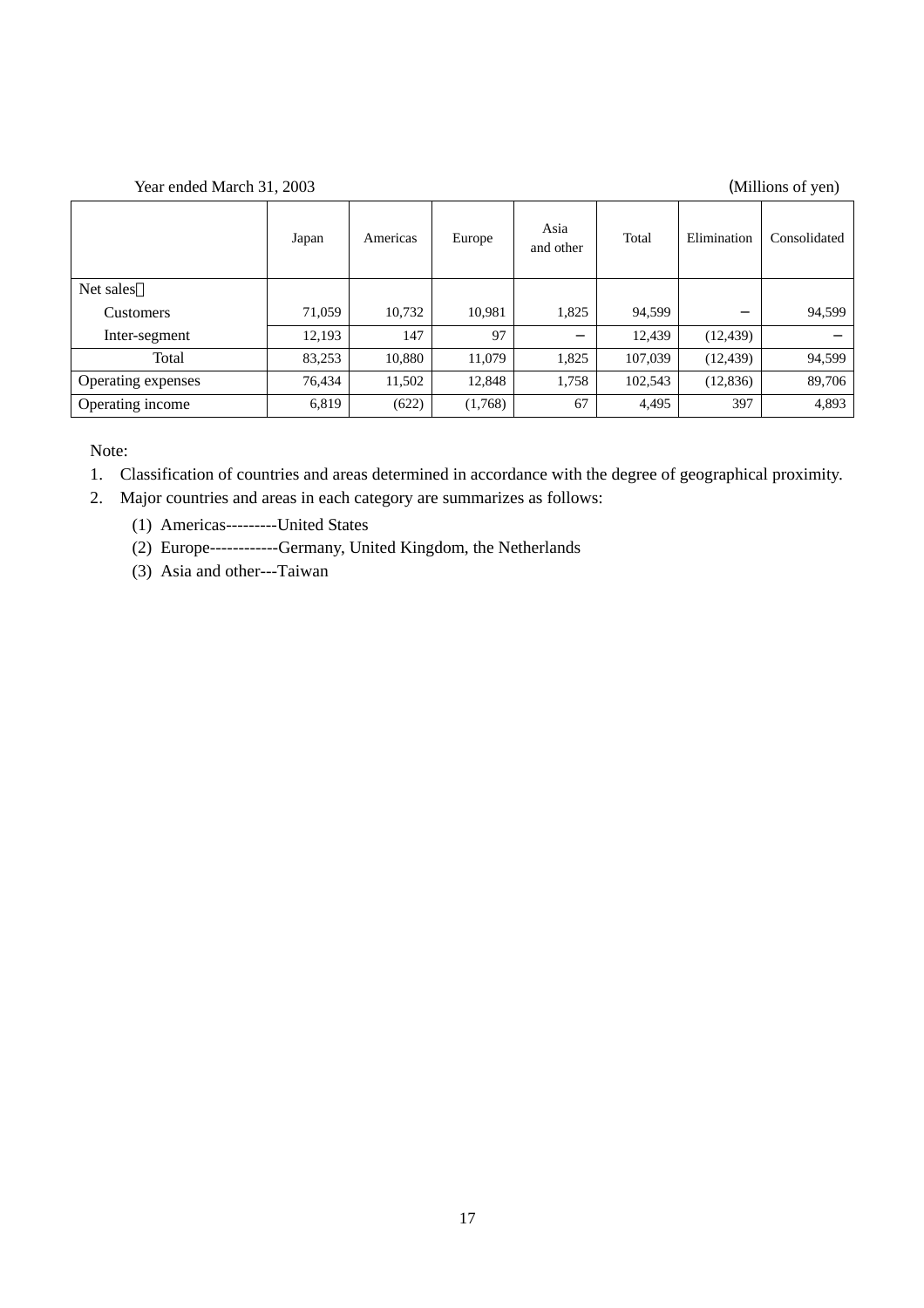### (3) Export Sales and Sales by Overseas Subsidiaries

 Overseas sales of the Companies, meaning that the amounts of exports made by the Company and the sales made by the overseas consolidated subsidiaries, for the 6 months ended September 30, 2002 and September 30, 2003 are summarized in the following tables:

|                                                             | Millions of yen                                 |        |       |        |  |
|-------------------------------------------------------------|-------------------------------------------------|--------|-------|--------|--|
|                                                             | The half-year ended September 30, 2002 (FY2002) |        |       |        |  |
|                                                             | Asia and                                        |        |       |        |  |
|                                                             | America                                         | Europe | Other | Total  |  |
| Overseas sales                                              | 5,191                                           | 5,485  | 3,725 | 14,401 |  |
| Consolidated net sales                                      |                                                 |        |       | 45,308 |  |
| Overseas sales as a percentage of<br>consolidated net sales | 11.5 %                                          | 12.1 % | 8.2 % | 31.8%  |  |

|                                                             | Millions of yen |                 |                                                 |        |
|-------------------------------------------------------------|-----------------|-----------------|-------------------------------------------------|--------|
|                                                             |                 |                 | The half-year ended September 30, 2003 (FY2003) |        |
|                                                             |                 |                 | Asia and                                        |        |
|                                                             | America         | Europe          | Other                                           | Total  |
| Overseas sales                                              | 5,073           | 6,630           | 4,857                                           | 16,562 |
| Consolidated net sales                                      |                 |                 |                                                 | 55,924 |
| Overseas sales as a percentage of<br>consolidated net sales |                 |                 |                                                 |        |
|                                                             | 9.1%            | 11.8 %          | 8.7 %                                           | 29.6 % |
|                                                             |                 | Millions of yen |                                                 |        |
|                                                             |                 |                 | The year ended March 31, 2003 (FY2002)          |        |
|                                                             |                 |                 | Asia and                                        |        |
|                                                             | America         | Europe          | Other                                           | Total  |
| Overseas sales                                              | 10,775          | 10,780          | 7,764                                           | 29,319 |
| Consolidated net sales                                      |                 |                 |                                                 | 94,599 |
| Overseas sales as a percentage of                           |                 |                 |                                                 |        |
| consolidated net sales                                      | 11.4 %          | 11.4 %          | 8.2%                                            | 31.0%  |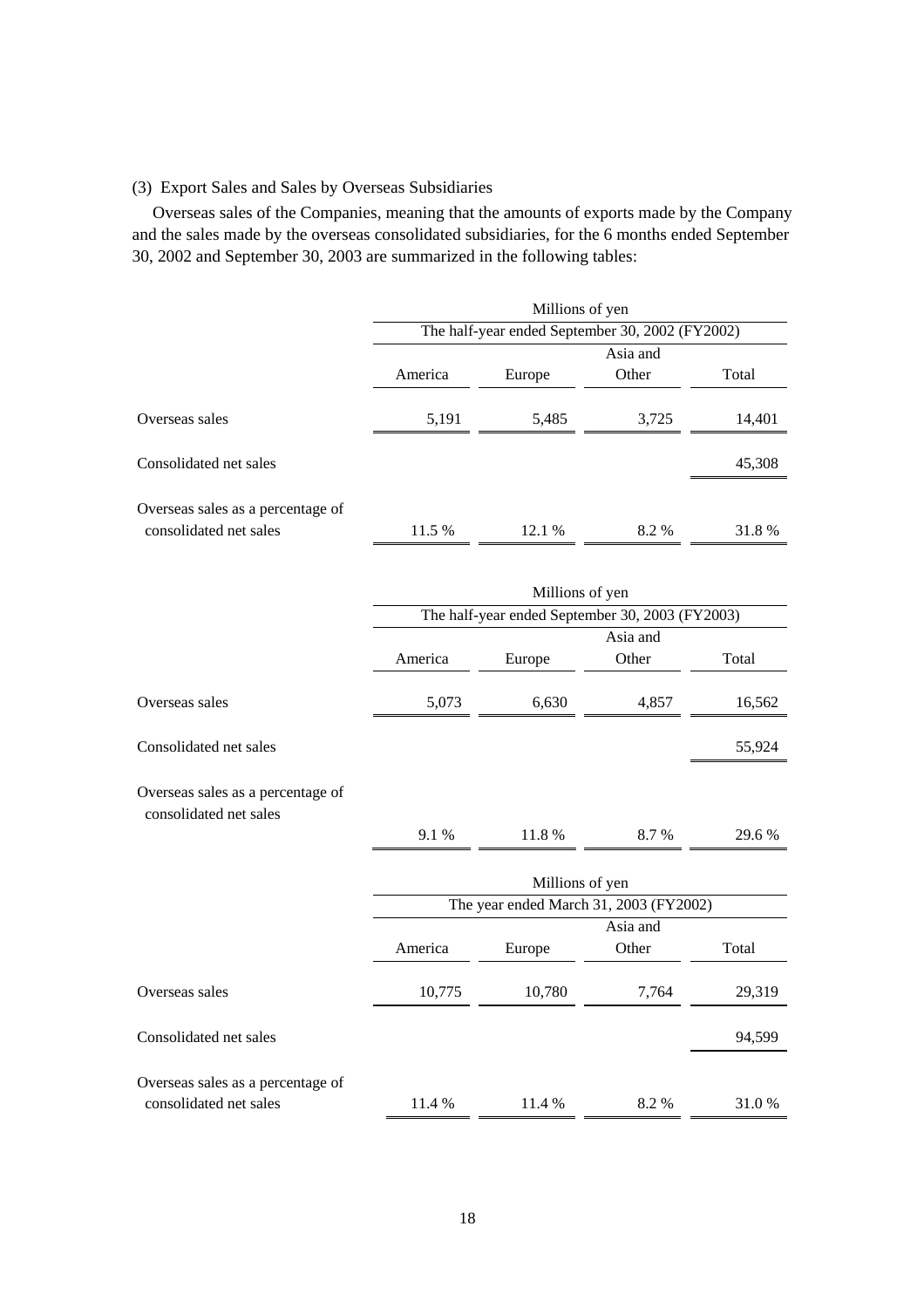Note:

- 1. Classification of countries and areas are determined in accordance with the degree of geographical proximity.
- 2. Major countries and areas in each category are summarizes as follows:
	- (1) Americas----------------United States
	- (2) Europe-------------------Germany, United Kingdom, the Netherlands
	- (3) Asia and other----------South Korea, Taiwan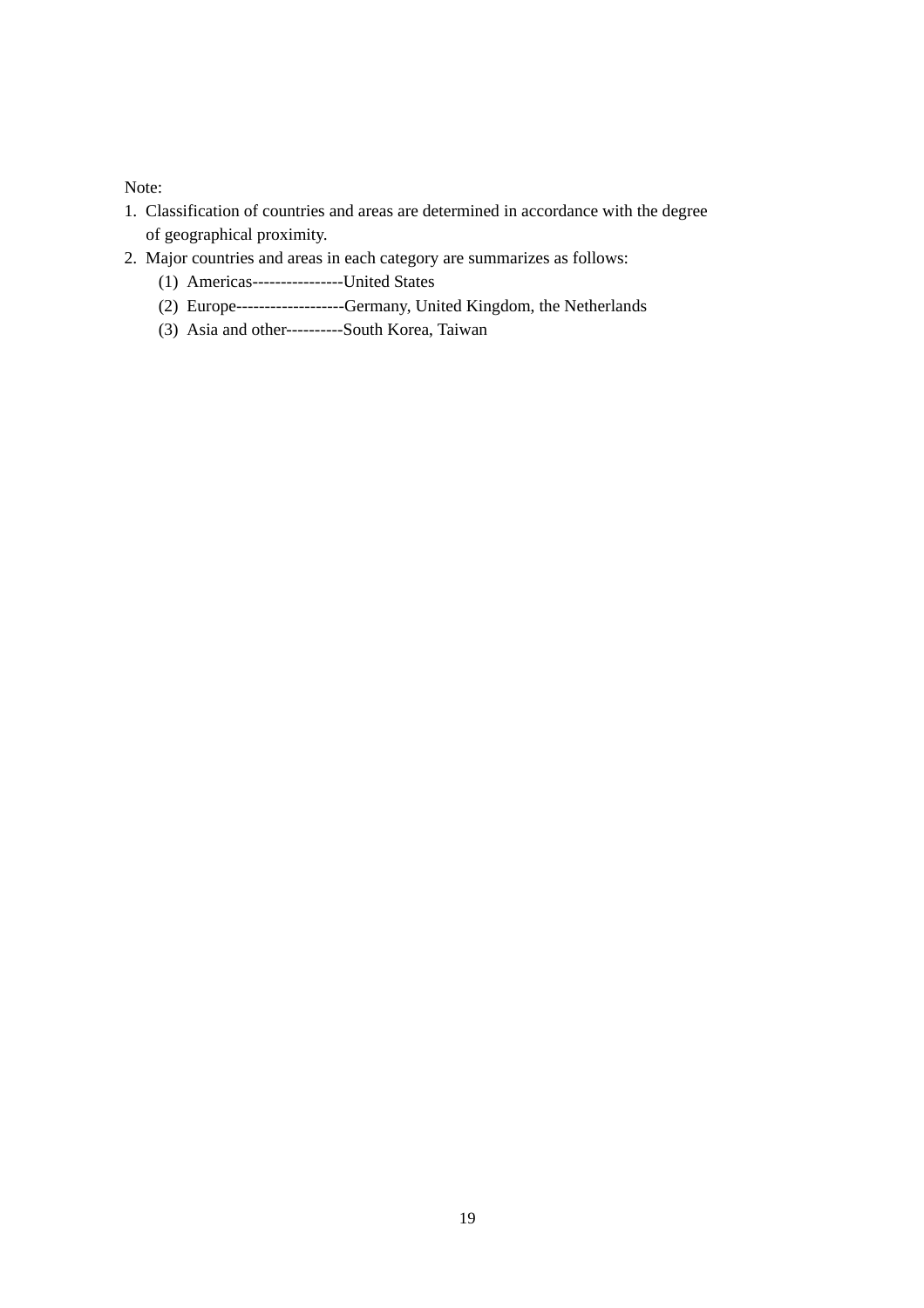#### **[Investments in securities]**

1. As of September 30, 2002 and 2003, and March 31, 2003 market value available in other investment securities is as follows:

|                  | Millions of yen                                   |       |       |  |  |  |
|------------------|---------------------------------------------------|-------|-------|--|--|--|
|                  | As of September 30, 2002                          |       |       |  |  |  |
|                  | Acquisition cost<br>Carried amount<br>gain (loss) |       |       |  |  |  |
| Other securities |                                                   |       |       |  |  |  |
| Equities         | 3,026                                             | 2,757 | (269) |  |  |  |
| Others           | 15                                                | 20    |       |  |  |  |
| Total            | 3,041                                             | 2,777 | (264) |  |  |  |

|                  | Millions of yen                                   |       |     |  |  |  |
|------------------|---------------------------------------------------|-------|-----|--|--|--|
|                  | As of September 30, 2003                          |       |     |  |  |  |
|                  | Acquisition cost<br>Carried amount<br>gain (loss) |       |     |  |  |  |
| Other securities |                                                   |       |     |  |  |  |
| Equities         | 2,399                                             | 2,750 | 351 |  |  |  |
| Others           | 15                                                | 18    |     |  |  |  |
| Total            | 2,414                                             | 2,769 | 354 |  |  |  |

|                  | Millions of yen                                   |       |       |  |  |  |
|------------------|---------------------------------------------------|-------|-------|--|--|--|
|                  | As of March 31, 2003                              |       |       |  |  |  |
|                  | Acquisition cost<br>Carried amount<br>gain (loss) |       |       |  |  |  |
| Other securities |                                                   |       |       |  |  |  |
| Equities         | 2,604                                             | 2,148 | (456) |  |  |  |
| Others           | 15                                                | 20    |       |  |  |  |
| Total            | 2,620                                             | 2,169 | (451) |  |  |  |

Note:

Beside the above listed securities, the Company recognizes unrealized gains/(losses) on investments in fund portfolio (*toshi-jigyo kumiai*) as follows: 1H/2002 (34) million yen, FY2002 (24) million yen and 26 million yen in this interim period. These figures are reported as a separate item in shareholders' equity and net of tax effect.

In case where the fair value of equity securities has declined 50% or greater of the acquisition cost and the impairment deemed to be not temporary, these securities are written down to the fair value and the resulting losses are included in income statements.

In the case where the fair value of equity securities has declined to 30-50% of the acquisition cost, the Company will conduct an "impairment test" that factors each investment comparing acquisition costs with the recent financial condition and performance over the last two years and the market average price at the end of the month over last 24 months.

The Company recorded charges of unrealized losses on other securities of 83 million yen in 1H/2002, and 510 million yen in FY2002.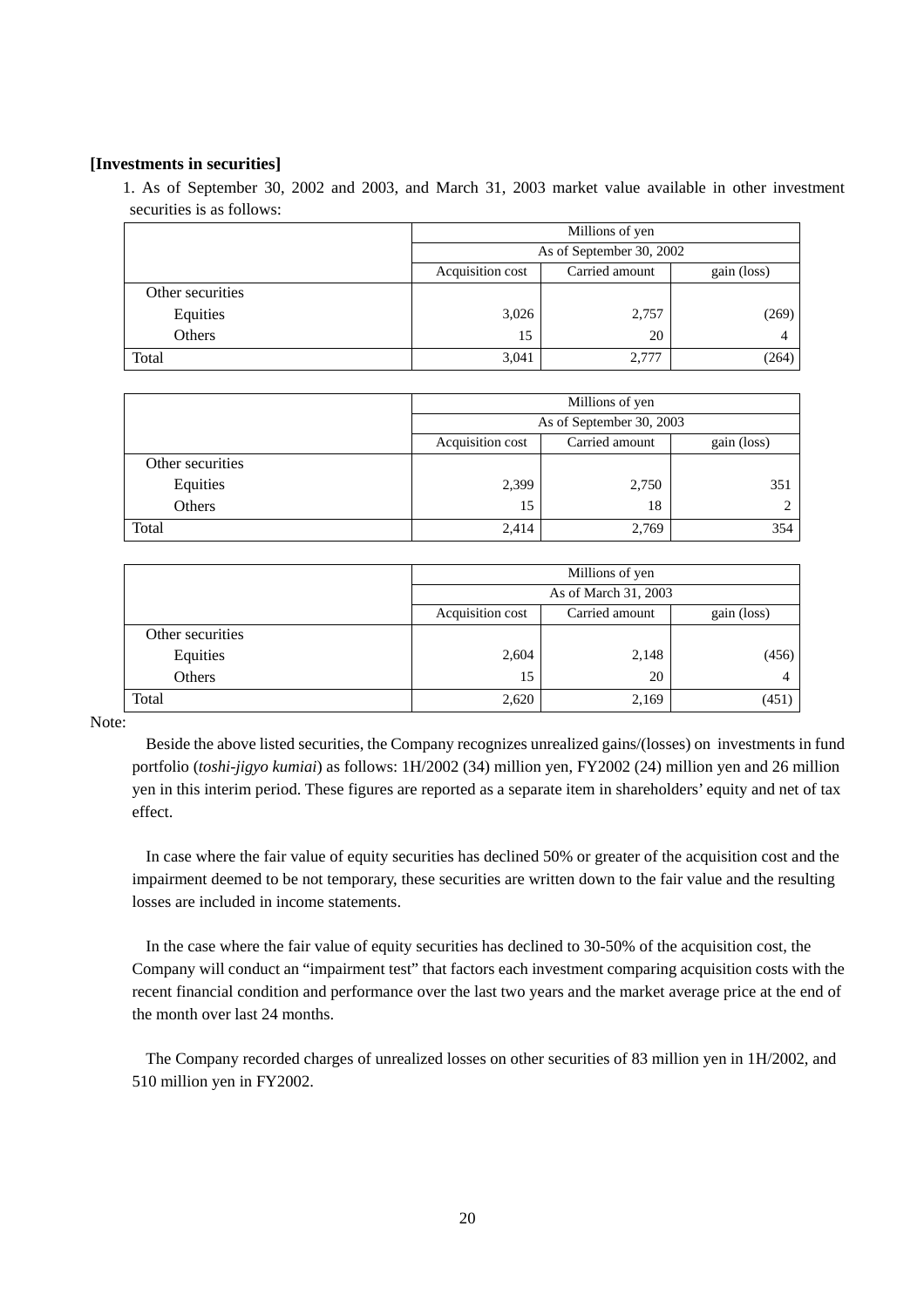| 2. Market value not available in investment securities is as follows: |  |
|-----------------------------------------------------------------------|--|
|-----------------------------------------------------------------------|--|

|                                      |                |                                         | (Millions of yen) |
|--------------------------------------|----------------|-----------------------------------------|-------------------|
|                                      |                | As of September 30, As of September 30, | As of March 31,   |
|                                      | 2002           | 2003                                    | 2003              |
|                                      | Carried amount | Carried amount                          | Carried amount    |
| Other investment in securities       |                |                                         |                   |
| Money management funds               | 2,507          |                                         | 2,507             |
| Free financial funds                 | 3,309          |                                         | 3,309             |
| Discount financial bonds             | 899            |                                         | 899               |
| Unlisted equities (ex. OTC equities) | 175            | 175                                     | 175               |
| Unlisted foreign bonds               | 1,500          | 1,500                                   | 1,500             |
| Unlisted foreign equities            | 131            | 77                                      | 286               |

# (Contingency Events)

None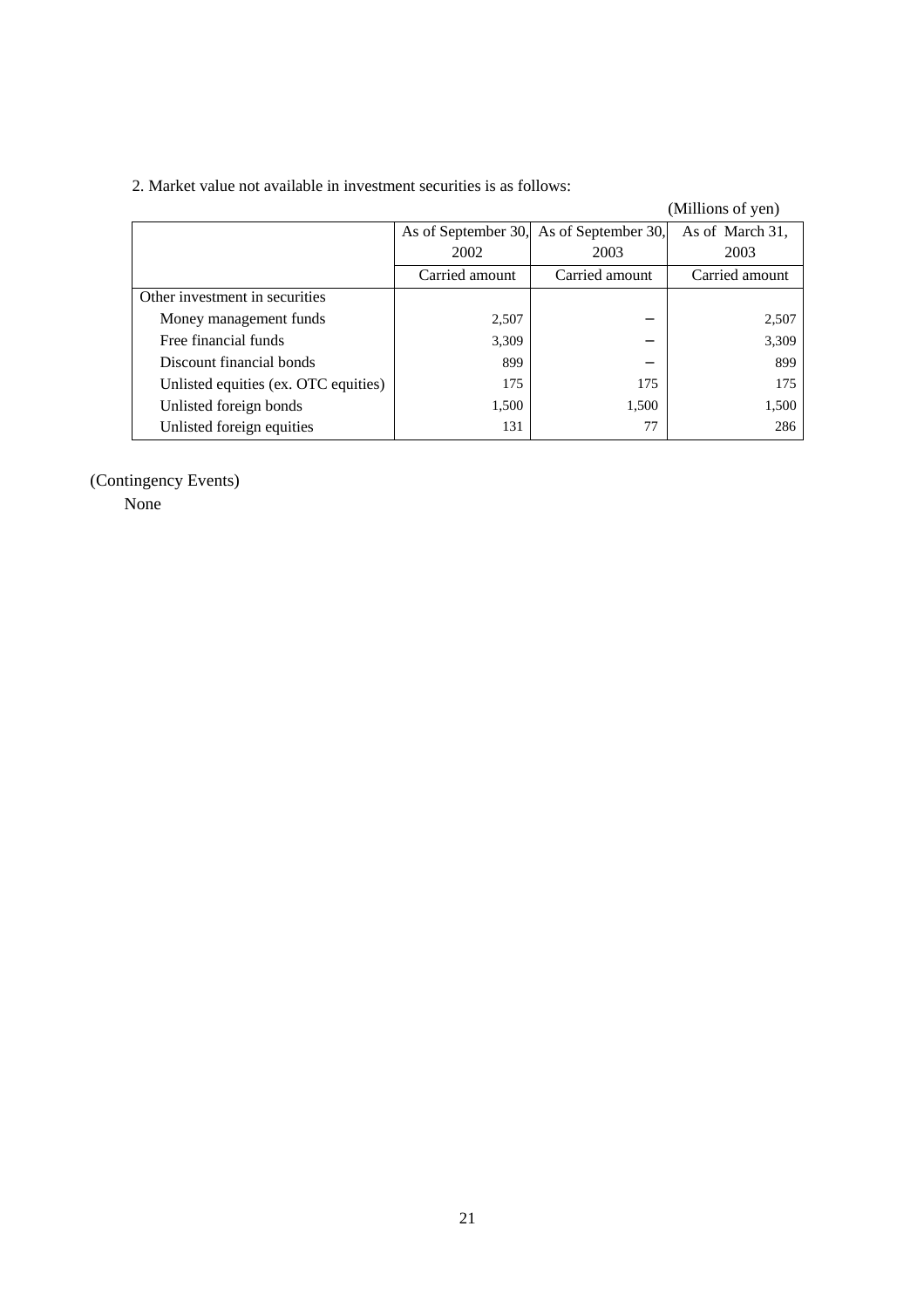

# FY2003 Interim Non-Consolidated Results November 19, 2003 (Six months ended September 30,2003)

This is summarized and translated financial information that the Company posted to the Tokyo Stock Exchange in accordance with their rules that governs the disclosure of financial information.

The Company maintains an internet website at www.thk.co.jp. The Company makes available free of charge on the website its financial information in Japanese language. Those information translated in English language will be disclosed as soon as reasonably practicable after disclosing materials in Japanese language.

Company Name: THK Co., Ltd. (TSE:6481) URL: http://www.thk.co.jp/ Head Office: Tokyo, Japan (Tel:+81-03-5434-0300) President and CEO: Akihiro Teramachi Director/General Manager of Corporate Strategy Department: Kotaro Yoshihara Date of the board meeting: November 19,2003 Date of interim dividend: conducted on December 8,2003 Number of trading lot: 100 shares

### Non-Consolidated Financial Highlights (Unaudited)

| (Millions of yen, except earnings per share date) |  |  |  |  |  |  |  |
|---------------------------------------------------|--|--|--|--|--|--|--|
|---------------------------------------------------|--|--|--|--|--|--|--|

|                                   | Six months ended September 30 |           |         |         | Fiscal 2002, ended |  |
|-----------------------------------|-------------------------------|-----------|---------|---------|--------------------|--|
|                                   | 2002                          |           | 2003    |         | March 31, 2003     |  |
|                                   | Yen                           | Changes   | Yen     | Changes | Yen                |  |
| Net sales                         | 35,724                        | (7.7)%    | 44,895  | 25.7%   | 75,921             |  |
| Operating income                  | 2,716                         | (10.7)%   | 6,938   | 155.5%  | 6,757              |  |
| Ordinary income                   | 2,796                         | $(7.3)\%$ | 6,833   | 144.4%  | 7,291              |  |
| Net income                        | 1,522                         | 16.1%     | 3,801   | 149.7%  | 4,277              |  |
| Total assets                      | 169,636                       |           | 167,630 |         | 183,196            |  |
| Total shareholders' equity        | 97,151                        |           | 101,127 |         | 98,894             |  |
| Shareholders' equity/total assets | 57.3%                         |           | 60.3    |         | 54.0%              |  |
| Earnings per share (yen)          |                               |           |         |         |                    |  |
| Net income-basic                  | 12.75                         |           | 32.06   |         | 35.59              |  |
| Cash dividends                    | 7.50                          |           | 7.50    |         | 15.00              |  |
| Shareholder's equity              | 813.95                        |           | 854.48  |         | 828.36             |  |

Notes to the Financial Information:

1. Change of accounting policy: None

2. Net average number of shares issued and outstanding during the term (non-consolidated)

FY2003 first half: 118,558,752 shares, FY2002 first half: 119,359,860 shares, FY2002: 119,356,771shares 3. Regarding net sales, operating income, ordinary income and net income, percent indications show percentage changes from the same period of the previous year.

4. Net number of shares issued and outstanding at the end of fiscal year (non-consolidated) FY2003 first half: 118,348,869 shares, FY2002 first half: 119,358,410 shares, FY2002: 119,350,553 shares 5. The number of treasury stock at the end of the fiscal year

FY2003 first half: 1,014,149 shares, FY2002 first half: 4,608 shares, FY2002: 12,465 shares

6. The Financial statements are unaudited.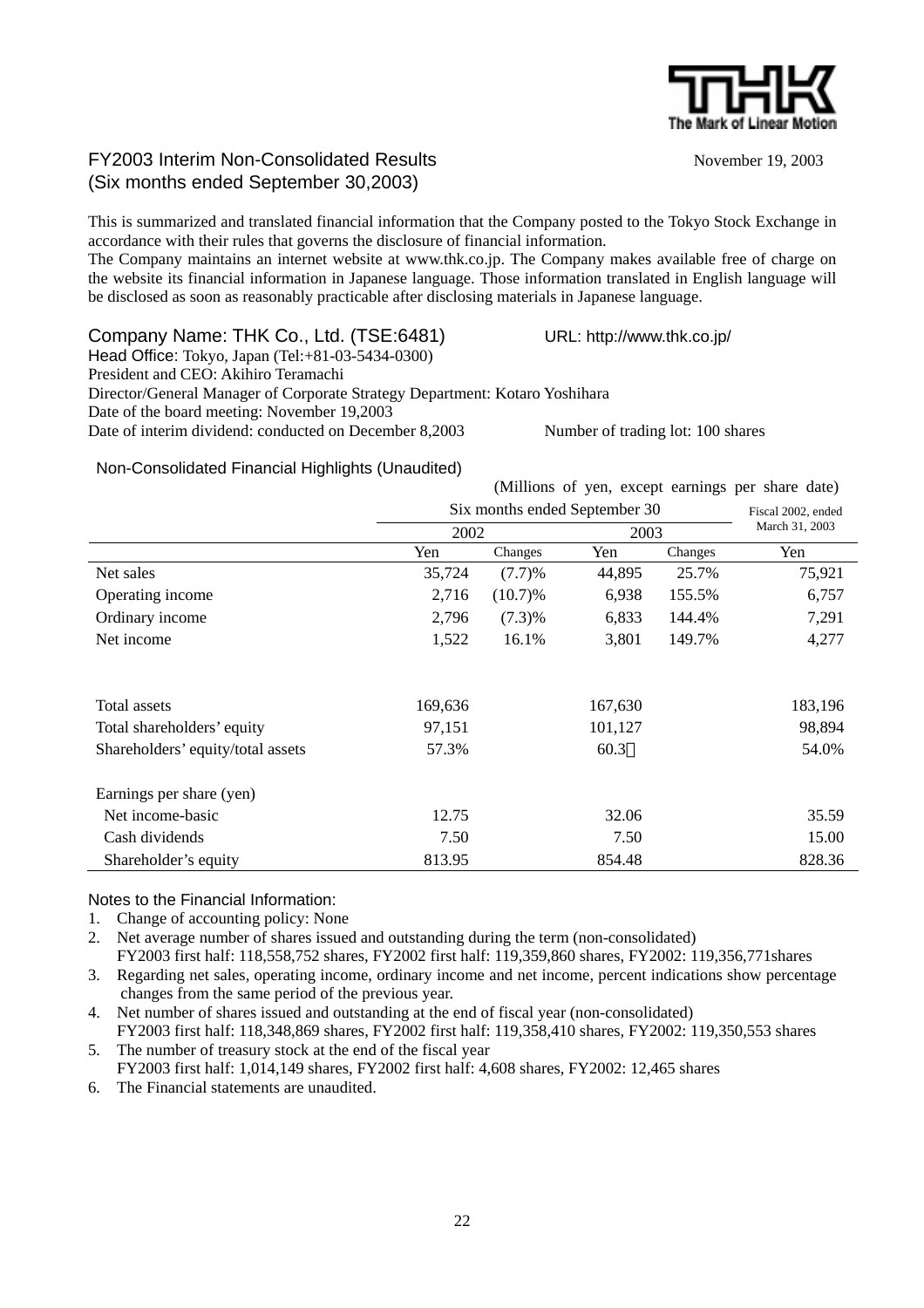

### Projections of Non-Consolidated Results for Fiscal Year ending March 31, 2004

(Millions of yen, except earnings per share date) Year ending March 31, 2004

| Net sales                  | 95,000 |
|----------------------------|--------|
| Operating income           | 15,500 |
| Ordinary income            | 15,000 |
| Net income                 | 8,300  |
| Net income per share (yen) | 69.81  |

\*Forward-Looking Statements

This release contains forward-looking statements that are based on management's estimates, assumptions and projections at the time of release. Some factors, which include, but are not limited to, the risks and uncertainty associated with the worldwide economy, competitive activity and currency fluctuation, could cause actual results to differ materially from expectations.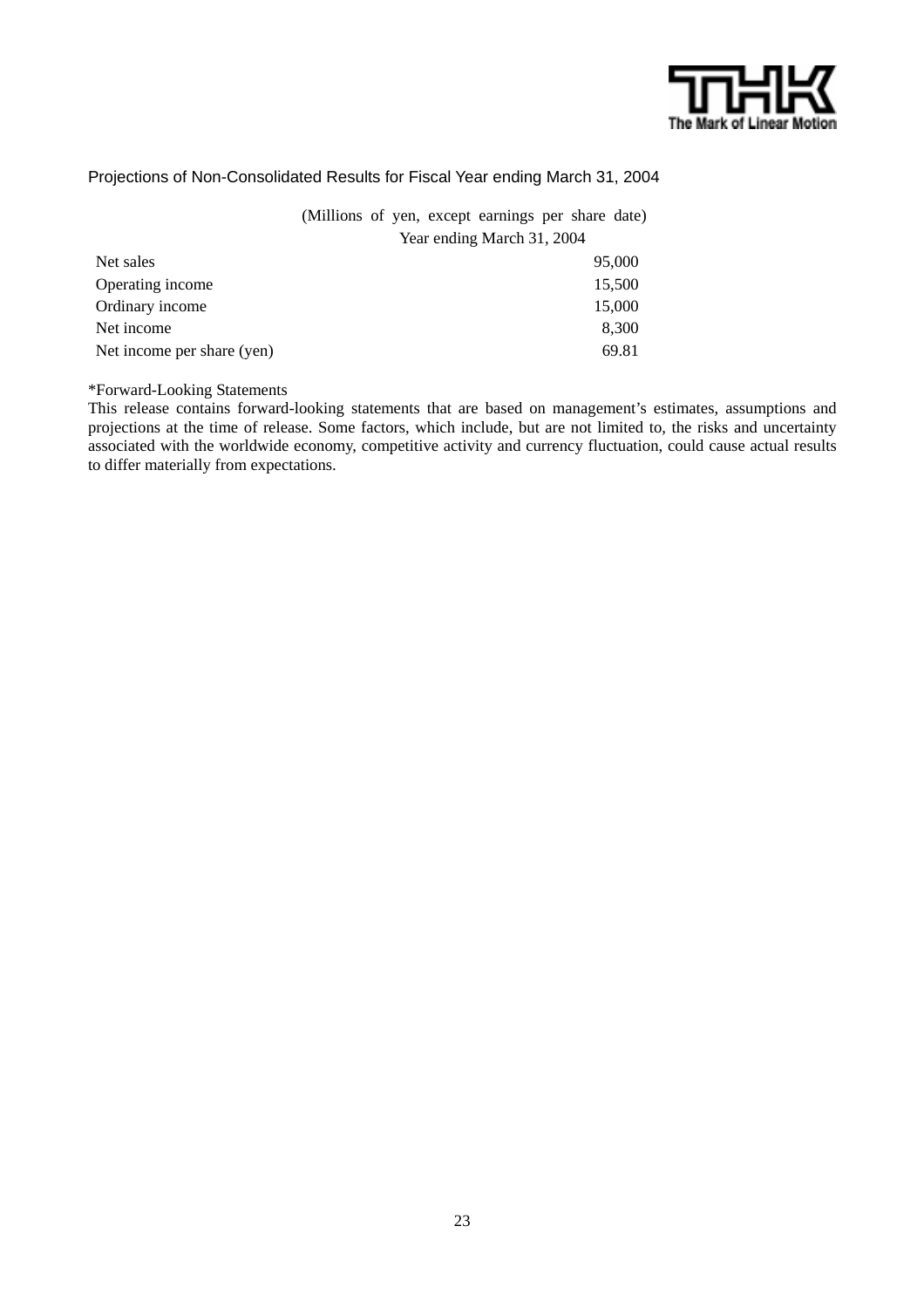# *Interim Non- Consolidated Balance Sheets*

As of September 30, 2003 and 2002, and March 31, 2003

|                                       |                       |       |                       | (Unit | Millions of yen, %) |         |
|---------------------------------------|-----------------------|-------|-----------------------|-------|---------------------|---------|
|                                       | September 30,<br>2002 |       | September 30,<br>2003 |       | March 31,<br>2003   |         |
| <b>Assets</b>                         |                       |       |                       |       |                     |         |
| Current assets:                       |                       |       |                       |       |                     |         |
| Cash on hand and in banks             | 47,305                |       | 43,386                |       | 58,726              |         |
| Notes receivable-trade                | 12,263                |       | 15,297                |       | 13,698              |         |
| Accounts receivable-trade             | 16,639                |       | 21,613                |       | 20,043              |         |
| Short-term investment in securities   | 6,716                 |       |                       |       | 6,716               |         |
| Inventories                           | 15,988                |       | 13,749                |       | 14,204              |         |
| Deferred tax assets                   | 715                   |       | 1,327                 |       | 1,092               |         |
| Short-term loans                      | 2,567                 |       | 6,840                 |       | 4,279               |         |
| Other                                 | 721                   |       | 1,104                 |       | 435                 |         |
| Less: Allowance for doubtful accounts | (209)                 |       | (131)                 |       | (157)               |         |
| Total current assets                  | 102,708               | 60.6  | 103,188               | 61.6  | 119,040             | 65.0    |
| Fixed assets:                         |                       |       |                       |       |                     |         |
| Tangible fixed assets:                | 32,207                | 19.0  | 30,652                | 18.2  | 30,969              | 16.9    |
| <b>Buildings and structures</b>       | 9,459                 |       | 8,836                 |       | 9,081               |         |
| Machinery and equipment               | 12,046                |       | 10,834                |       | 11,156              |         |
| Land                                  | 9,169                 |       | 9,104                 |       | 9,169               |         |
| Other                                 | 1,531                 |       | 1,876                 |       | 1,562               |         |
| Intangible fixed assets               | 2,118                 | 1.2   | 1,603                 | 1.0   | 1,826               | 1.0     |
| Investments and others:               | 32,593                | 19.2  | 32,186                | 19.2  | 31,359              | 17.1    |
| Investment in securities              | 4,402                 |       | 4,389                 |       | 3,807               |         |
| Investment in share of subsidiaries   | 12,401                |       | 12,058                |       | 13,061              |         |
| Investment in subsidiaries            | 5,506                 |       | 6,720                 |       | 5,506               |         |
| Deferred tax assets                   | 2,258                 |       | 1,626                 |       | 2,028               |         |
| Other                                 | 8,610                 |       | 7,789                 |       | 7,351               |         |
| Less: Allowance for doubtful accounts | (586)                 |       | (397)                 |       | (397)               |         |
| Total fixed assets                    | 66,919                | 39.4  | 64,442                | 38.4  | 64,155              | 35.0    |
| Deferred assets:                      |                       |       |                       |       |                     |         |
| Bond discounts and premiums           | 8                     |       |                       |       | $\boldsymbol{0}$    |         |
| Total deferred assets                 | 8                     | 0.0   |                       | 0.0   | $\Omega$            | $0.0\,$ |
| Total assets                          | 169,636               | 100.0 | 167,630               | 100.0 | 183,196             | 100.0   |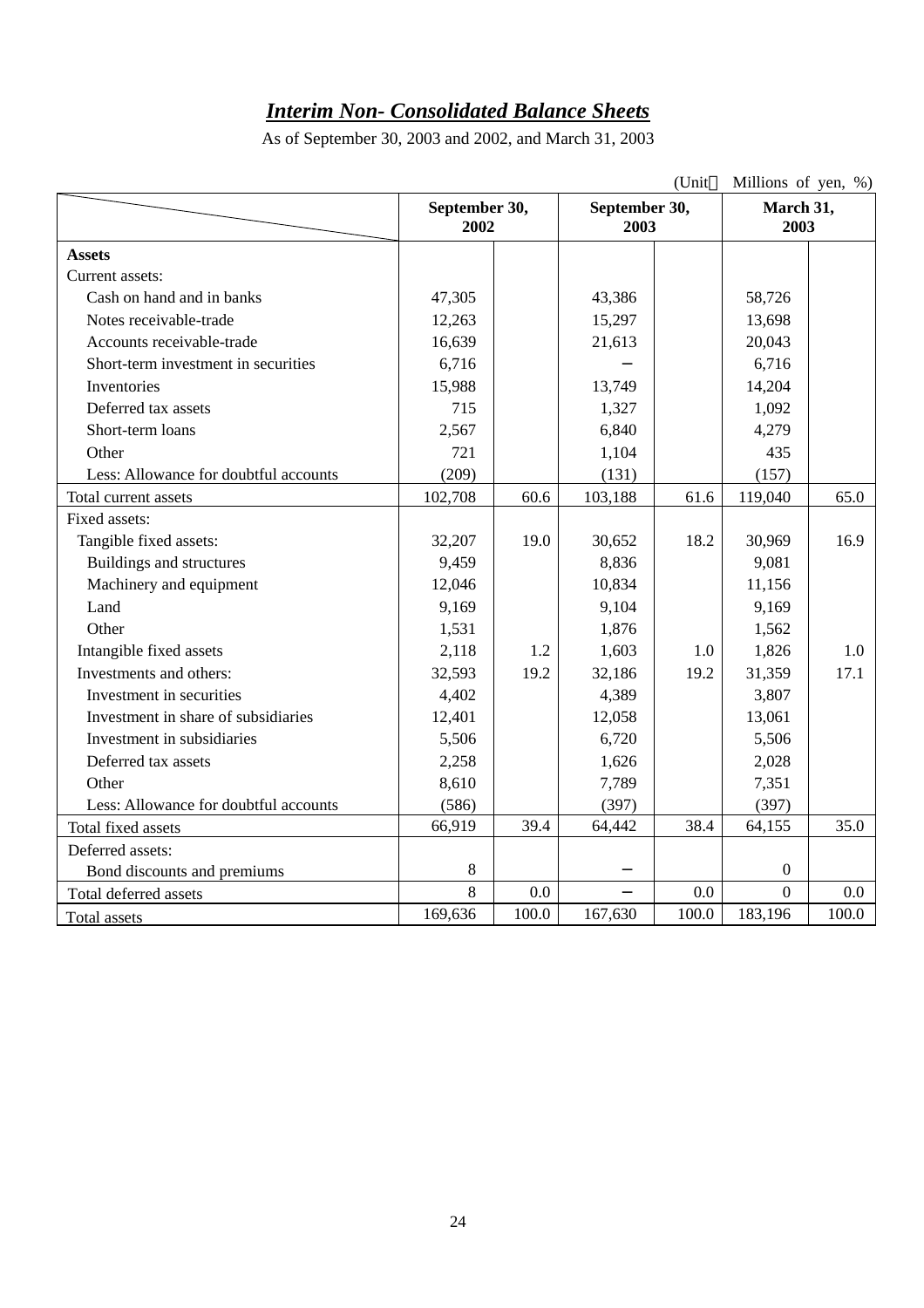# *Interim Non- Consolidated Balance Sheets*

As of September 30, 2003 and 2002, and March 31, 2003

|                                                            |                       |       |                       | (Unit | Millions of yen, %) |       |
|------------------------------------------------------------|-----------------------|-------|-----------------------|-------|---------------------|-------|
|                                                            | September 30,<br>2002 |       | September 30,<br>2003 |       | March 31,<br>2003   |       |
|                                                            |                       |       |                       |       |                     |       |
| <b>Liabilities</b>                                         |                       |       |                       |       |                     |       |
| <b>Current liabilities:</b>                                |                       |       |                       |       |                     |       |
| Notes payable-trade                                        | 4,135                 |       | 4,205                 |       | 3,922               |       |
| Accounts payable-trade                                     | 9,934                 |       | 12,490                |       | 11,202              |       |
| Short-term debt                                            | 5,000                 |       |                       |       | 1,605               |       |
| Current portion of long-term debt                          | 2,826                 |       |                       |       | 2,163               |       |
| Current portion of bonds                                   | 11,000                |       |                       |       | 3,000               |       |
| Current portion of convertible bonds                       | 13,905                |       |                       |       | 13,905              |       |
| Accounts payable-other                                     | 559                   |       | 1,035                 |       | 639                 |       |
| Accrued expenses                                           | 2,709                 |       | 3,149                 |       | 2,808               |       |
| Corporate income taxes payable and other                   | 786                   |       | 3,006                 |       | 1,591               |       |
| Accrued bonus                                              | 1,070                 |       | 1,219                 |       | 1,125               |       |
| Accounts payable-equipment and other                       | 258                   |       | 376                   |       | 461                 |       |
| Other                                                      | 246                   |       | 405                   |       | 225                 |       |
| Total current liabilities                                  | 52,432                | 30.9  | 25,888                | 15.5  | 42,649              | 23.3  |
| Long-term liabilities:                                     |                       |       |                       |       |                     |       |
| <b>Bonds</b>                                               | 15,000                |       | 15,000                |       | 15,000              |       |
| Bonds with stock acquisition rights                        |                       |       | 23,000                |       | 23,000              |       |
| Long-term debt                                             | 2,667                 |       |                       |       | 1,170               |       |
| Allowance for retirement and severance benefits            | 1,208                 |       | 1,355                 |       | 1,279               |       |
| Allowance for directors' and auditors' retirement benefits | 1,163                 |       | 1,254                 |       | 1,193               |       |
| Other                                                      | 12                    |       | 4                     |       | 8                   |       |
| Total long-term liabilities                                | 20,052                | 11.8  | 40,615                | 24.2  | 41,651              | 22.7  |
| <b>Total liabilities</b>                                   | 72,484                | 42.7  | 66,503                | 39.7  | 84,301              | 46.0  |
| <b>Shareholders' equity</b>                                |                       |       |                       |       |                     |       |
| Common stock                                               | 23,106                | 13.6  | 23,106                | 13.8  | 23,106              | 12.6  |
| Capital surplus                                            | 30,962                | 18.3  | 30,962                | 18.5  | 30,962              | 16.9  |
| Additional paid-in capital                                 | 30,962                |       | 30,962                |       | 30,962              |       |
| Earned surplus                                             | 43,226                | 25.5  | 47,963                | 28.6  | 45,086              | 24.6  |
| Earned reserve                                             | 1,958                 |       | 1,958                 |       | 1,958               |       |
| Voluntary reserve                                          | 37,426                |       | 40,523                |       | 37,426              |       |
| Unappropriate retained earnings                            | 3,841                 |       | 5,480                 |       | 5,701               |       |
| Valuation adjustment for marketable securities             | (133)                 | (0.1) | 223                   | 0.1   | (239)               | (0.1) |
| Treasury stock                                             | (10)                  | (0.0) | (1,127)               | (0.7) | (20)                | (0.0) |
| Total shareholders' equity                                 | 97,151                | 57.3  | 101,127               | 60.3  | 98,894              | 54.0  |
| Total liabilities and shareholders' equity                 | 169,636               | 100.0 | 167,630               | 100.0 | 183,196             | 100.0 |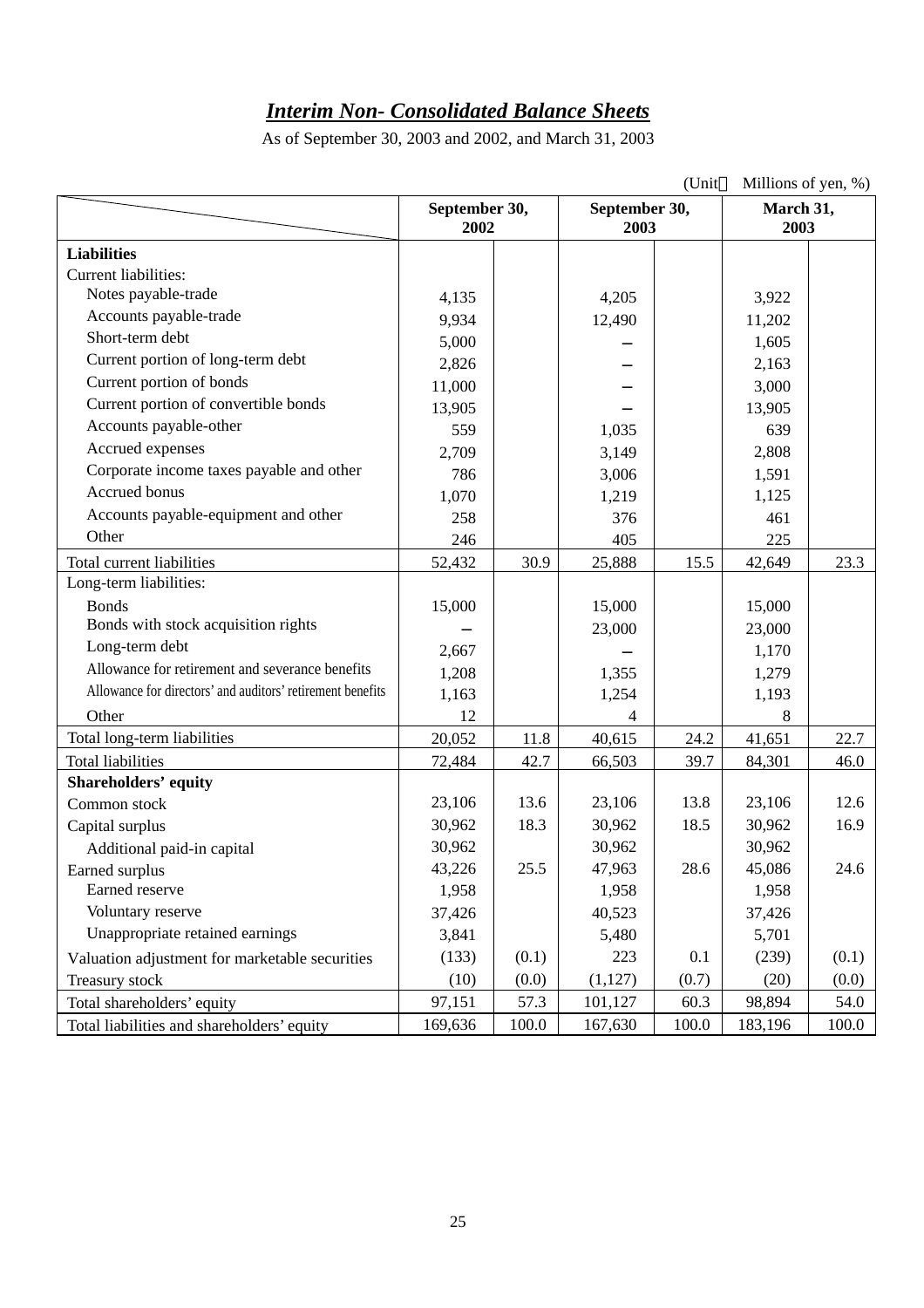# *Interim Non-Consolidated Statements of Income*

For Six Months to September 30, 2003 and 2002, and Years Ended March 31, 2003

|                                                                  |                       |       |                       | (Unit | Millions of yen, %) |       |
|------------------------------------------------------------------|-----------------------|-------|-----------------------|-------|---------------------|-------|
|                                                                  | September 30,<br>2002 |       | September 30,<br>2003 |       | March 31,<br>2003   |       |
| Net sales                                                        | 35,724                | 100.0 | 44,895                | 100.0 | 75,921              | 100.0 |
| Cost of sales                                                    | 25,888                | 72.5  | 30,606                | 68.2  | 55,304              | 72.8  |
| Gross profit                                                     | 9,836                 | 27.5  | 14,288                | 31.8  | 20,617              | 27.2  |
| Selling, general and administrative expenses                     | 7,120                 | 19.9  | 7,349                 | 16.4  | 13,859              | 18.3  |
| Operating income                                                 | 2,716                 | 7.6   | 6,938                 | 15.4  | 6,757               | 8.9   |
| Non-operating income                                             | 497                   | 1.4   | 433                   | 1.0   | 1,415               | 1.9   |
| Interest income                                                  | 63                    |       | 81                    |       | 138                 |       |
| Dividend income                                                  | 47                    |       | 56                    |       | 62                  |       |
| Foreign exchange gain                                            | 14                    |       |                       |       | 448                 |       |
| Other                                                            | 372                   |       | 294                   |       | 765                 |       |
| Non-operating expenses                                           | 417                   | 1.2   | 538                   | 1.2   | 881                 | 1.2   |
| Interest expenses                                                | 86                    |       | 9                     |       | 138                 |       |
| <b>Bond</b> interest                                             | 215                   |       | 118                   |       | 421                 |       |
| Foreign exchange loss                                            |                       |       | 246                   |       |                     |       |
| Other                                                            | 115                   |       | 163                   |       | 322                 |       |
| Ordinary income                                                  | 2,796                 | 7.8   | 6,833                 | 15.2  | 7,291               | 9.6   |
| Extraordinary profit                                             | 3                     | 0.0   | 61                    | 0.2   | 76                  | 0.1   |
| Gain on sales of property and equipment                          | 3                     |       | $\boldsymbol{0}$      |       | 32                  |       |
| Reversal of allowance for doubtful accounts                      |                       |       | 25                    |       | 43                  |       |
| Other                                                            |                       |       | 35                    |       |                     |       |
| <b>Extraordinary</b> loss                                        | 96                    | 0.2   | 229                   | 0.6   | 1,173               | 1.5   |
| Loss on sales/disposal of property and equipment                 | 12                    |       | 112                   |       | 453                 |       |
| Loss on write-down of investment in securities                   | 83                    |       |                       |       | 510                 |       |
| Loss on write-down of investment in share of subsidiaries        |                       |       | 99                    |       | 165                 |       |
| Other                                                            |                       |       | 17                    |       | 44                  |       |
| Income before income taxes                                       | 2,703                 | 7.6   | 6,665                 | 14.8  | 6,194               | 8.2   |
| Income taxes-current                                             | 870                   |       | 3,023                 |       | 1,677               |       |
| Adjustment of corporate income taxes and other                   | 309                   |       | 159                   |       | 239                 |       |
| Net income                                                       | 1,522                 | 4.3   | 3,801                 | 8.5   | 4,277               | 5.6   |
| Unappropriated retained earnings carried over from previous year | 2,318                 |       | 1,679                 |       | 2,318               |       |
| Interim cash dividends                                           |                       |       |                       |       | 895                 |       |
| Unappropriated retained earnings at the period                   | 3,841                 |       | 5,480                 |       | 5,701               |       |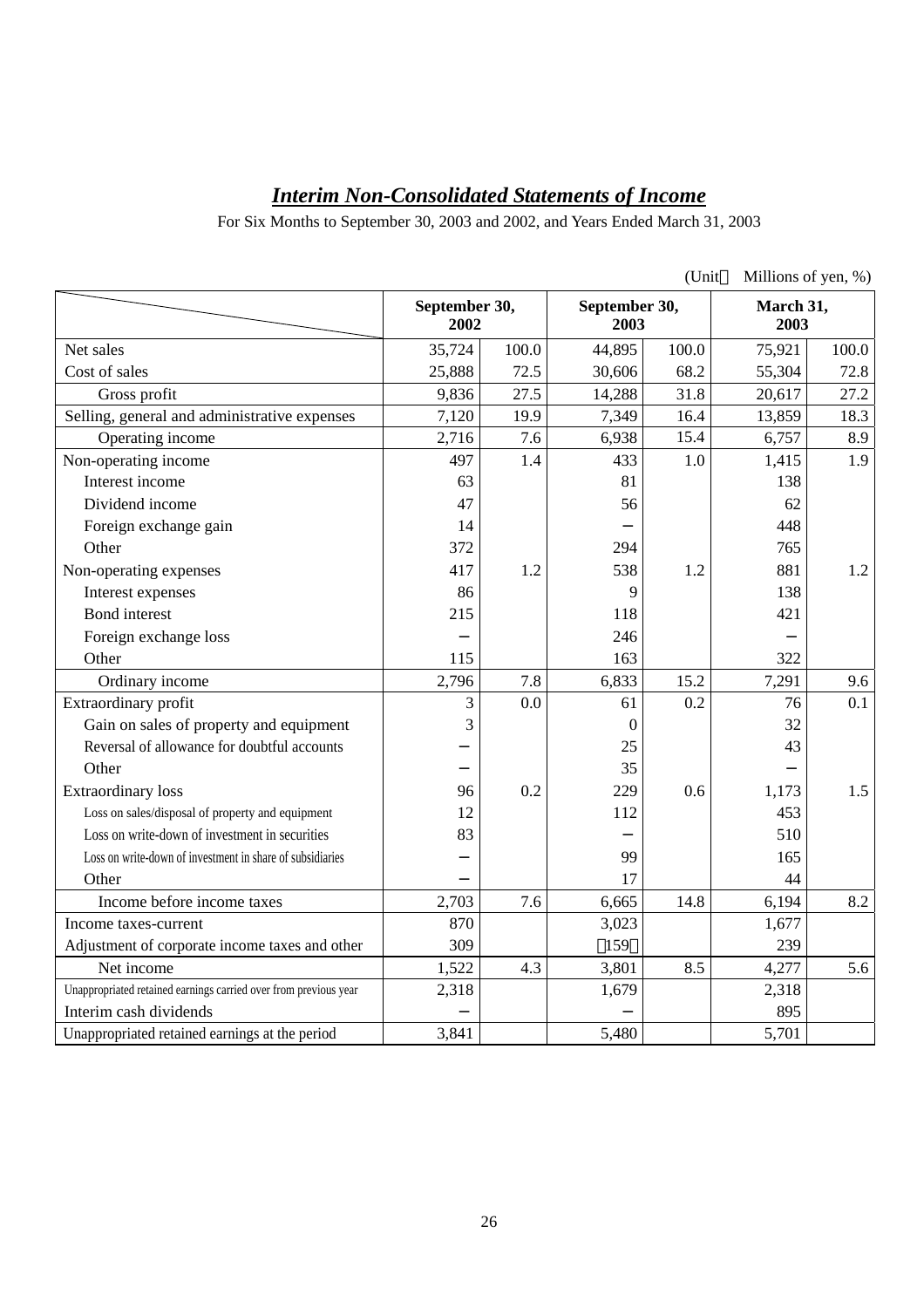# *Basis for Non-Consolidated Financial Statements*

#### *1. Evaluation of significant assets*

(1) Investments in securities

Subsidiaries and Affiliates:

Subsidiaries and Affiliates are stated at cost by using the moving average.

Other securities with market prices available:

Other securities, for which market prices are available, are stated at fair value.Net unrealized gains/losses on these securities are reported as a separate item in the shareholders' equity. Cost of securities is computed using the moving average.

Other securities with market prices unavailable:

Other securities, for which market prices are unavailable, are stated at cost by using the moving average.

(2) Inventories

| Company Name    | <b>Evaluation of inventories</b> | Stated at  |
|-----------------|----------------------------------|------------|
| Finished goods  | Weighted average                 | Cost basis |
| Purchase        | First-in first-out               | Cost basis |
| Raw material    | Weighted average                 | Cost basis |
| Work in process | Weighted average                 | Cost basis |
| <b>Supplies</b> | Last purchase                    | Cost basis |

#### *2. Depreciation and amortization of the fixed assets*

(1) Tangible fixed assets

For the Company depreciation is computed using the declining-balance method at the rate based on the estimated useful lives of assets.

The Company utilize the straight-line method to compute depreciation for buildings, excluding fixtures to buildings, acquired on and after April 1, 1998.

The useful lives of major properties are as follows:

| Buildings and structures | $5-50$ years |
|--------------------------|--------------|
| Machinery and equipment  | 10 years     |
| Vehicles                 | 4-6 years    |
| Implements and tools     | $2-10$ years |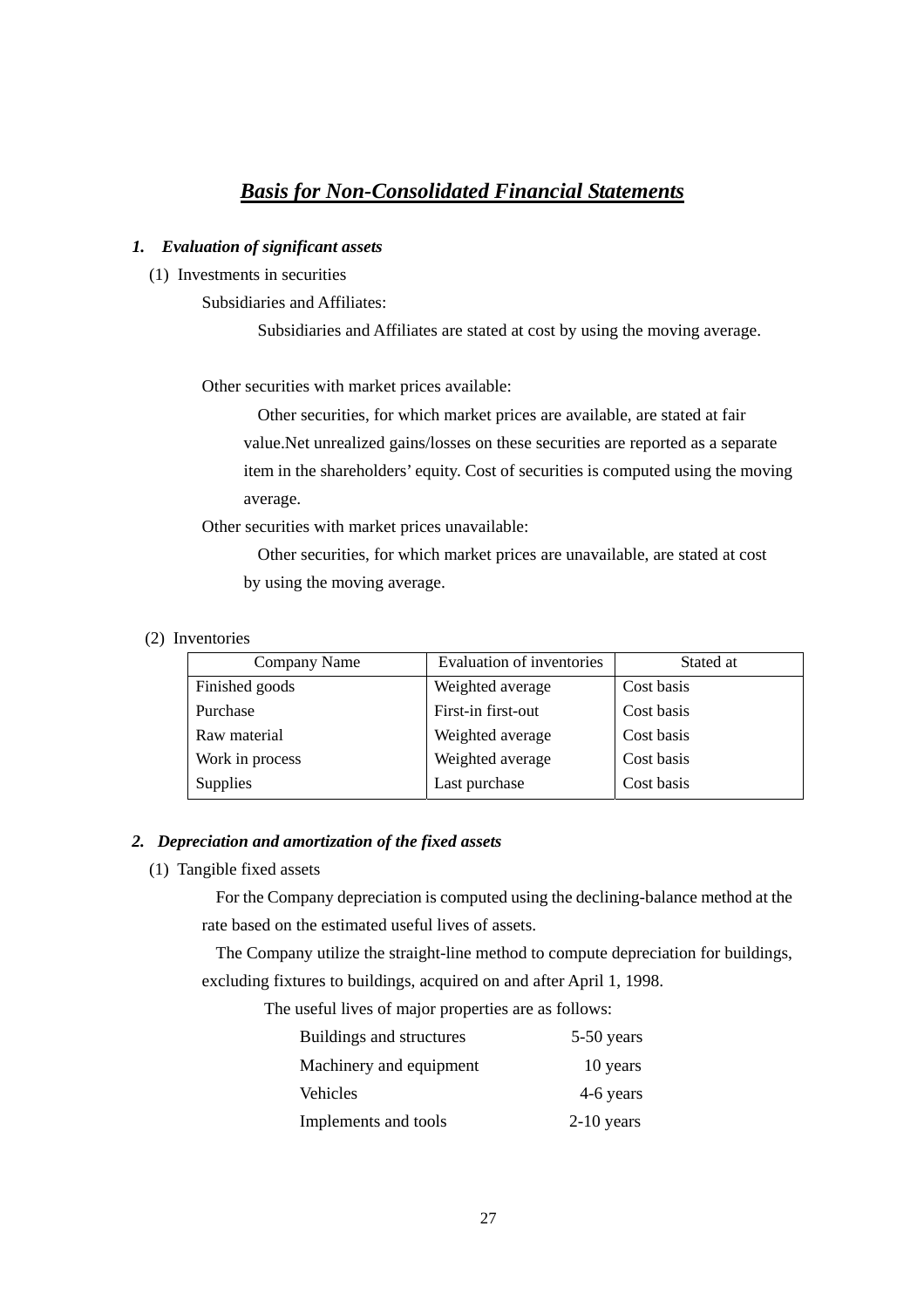#### (2) Intangible fixed assets

The amortization of intangible assets is computed using the straight-line method. Software costs for internal use are amortized over their estimated useful lives, less than 5 years, on a straight-line basis.

(3) Long-term prepaid expenses

Straight-line method

#### *3. Deferred charges*

 Bond discount and premiums are amortized over the outstanding period by straight-line method.

#### *4. Basis for recording allowances*

(1) Allowance for doubtful accounts:

The Company recognizes allowance for doubtful accounts for general accounts and notes receivables, in amounts considered to be appropriate, based primarily upon the Company's past credit losses in each receivable outstanding. For receivables which are deemed to be uncollectible with a high possibility, estimated amount will be recognized after considering the collectivity of receivables respectively.

(2) Accrual for bonus:

The Company recognized an allowance (accrual) for bonus payment for employees. For the interim period, the company recognizes the potion that is allocated to reporting period upon the estimates provided by the Company.

(3) Allowance for retirement and severance benefits:

The Company recognizes an allowance for employees' retirement benefits, the portion that is allocated to this interim reporting period based upon the projected future benefit obligations and fair value of pension assets as at the end of this interim reporting period. The unrecognized actuarial differences are amortized using straight-line method over the period of 10 years from the next year in which they arise.

(4) Allowance for directors' and auditors' retirement benefits:

The Company record a allowance for directors' and statutory auditors' retirement benefits equivalent to the liability the Company would have to pay (if all eligible directors and statutory auditors resigned at the end of the interim reporting period) in accordance with internal rules that governs the operation of this retirement benefits plans.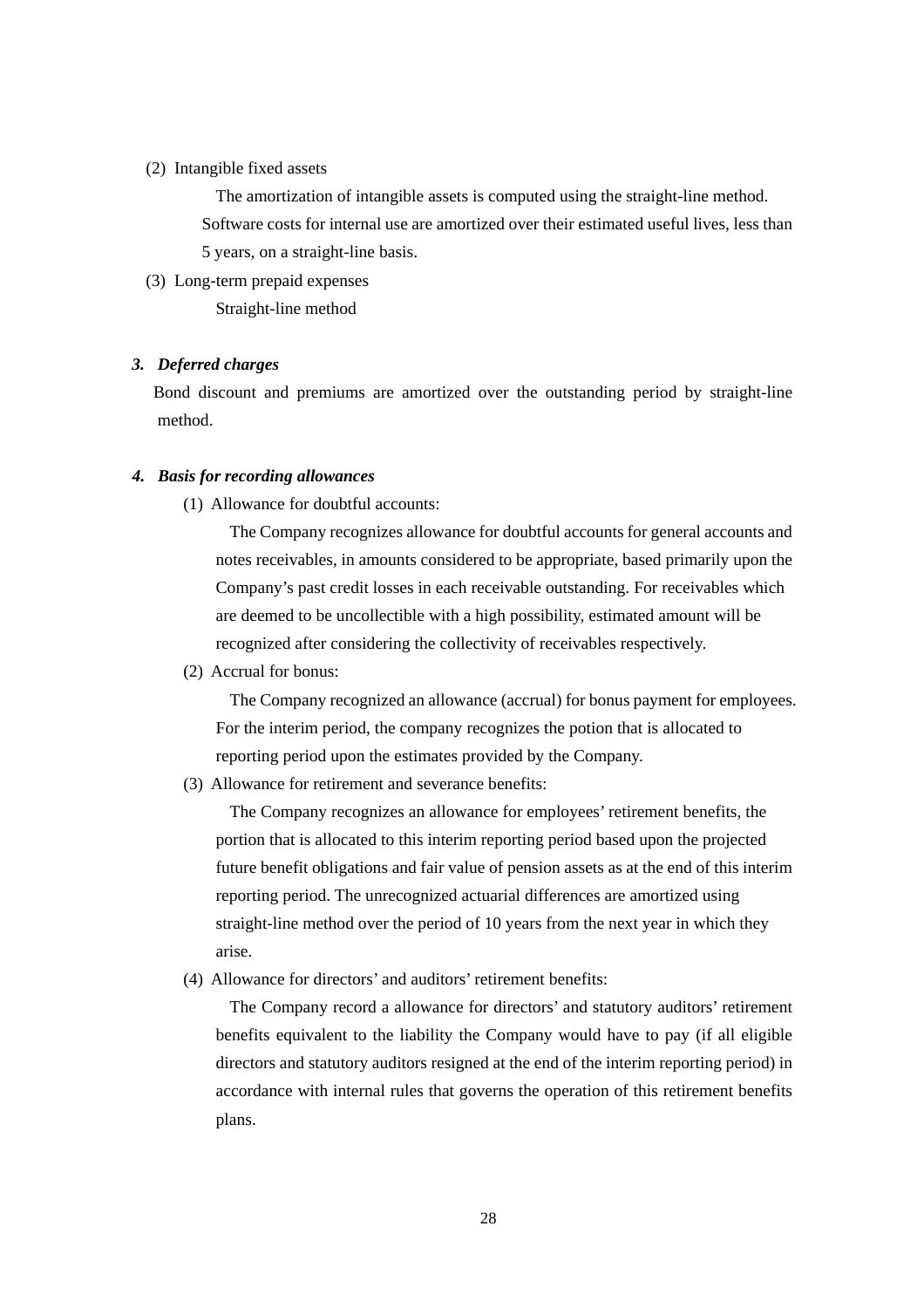#### *5. Leases*

The operating-lease accounting method, except lease agreements that stipulate the transfer of ownership of leased property to the lessee, is accounted for finance leases.

#### *6. Hedge accounting*

(1) Method of hedge accounting:

Fair value presentation for interest-rate-swap needed at the end of this interim period has been omitted since the swap agreements qualitied the condition for hedge accounting in accordance with the related Japanese accounting standards.

Currency-swap transactions qualified the conditions for hedge accounting, and those are treated as assignment treatment.

(2) Means of hedging and hedged items

Interest–rate-swap: hedging interest fluctuating on borrowing.

Currency swap: Money claims denominated in foreign currency.

(3) Policy for hedge transactions:

The company utilizes these instruments in order to reduce interest rate and foreign exchange rate risks.

(4) Method of evaluating hedge effectiveness:

In terms of interest, the evaluation of hedge effectiveness is omitted, since hedge accounting applies only to those interest-rate-swaps agreements that meet the conditions for exceptional treatment.

In terms of currency, the evaluation of hedge effectiveness is omitted, since hedge accounting applies only to those currency-swaps that are the same in significant conditions regarding the transaction and the assets covered by hedge, and assume in advance to offset market price fluctuations and cash-flow changes during hedge transactions.

#### *7. Other significant items*

(1) Treatment of national and local consumption taxes:

Tax-exclusion accounting method is applied. Temporary payments of purchases and temporary receipts of sales are offset and included in other section of current liabilities.

(2) Treatment of reserve fund:

Tax payments and adjustment amounts of corporate taxes in the interim period are computed by the amount related with the interim period on the assumption that accumulation and reversal for special depreciation reserve through appropriation of earnings.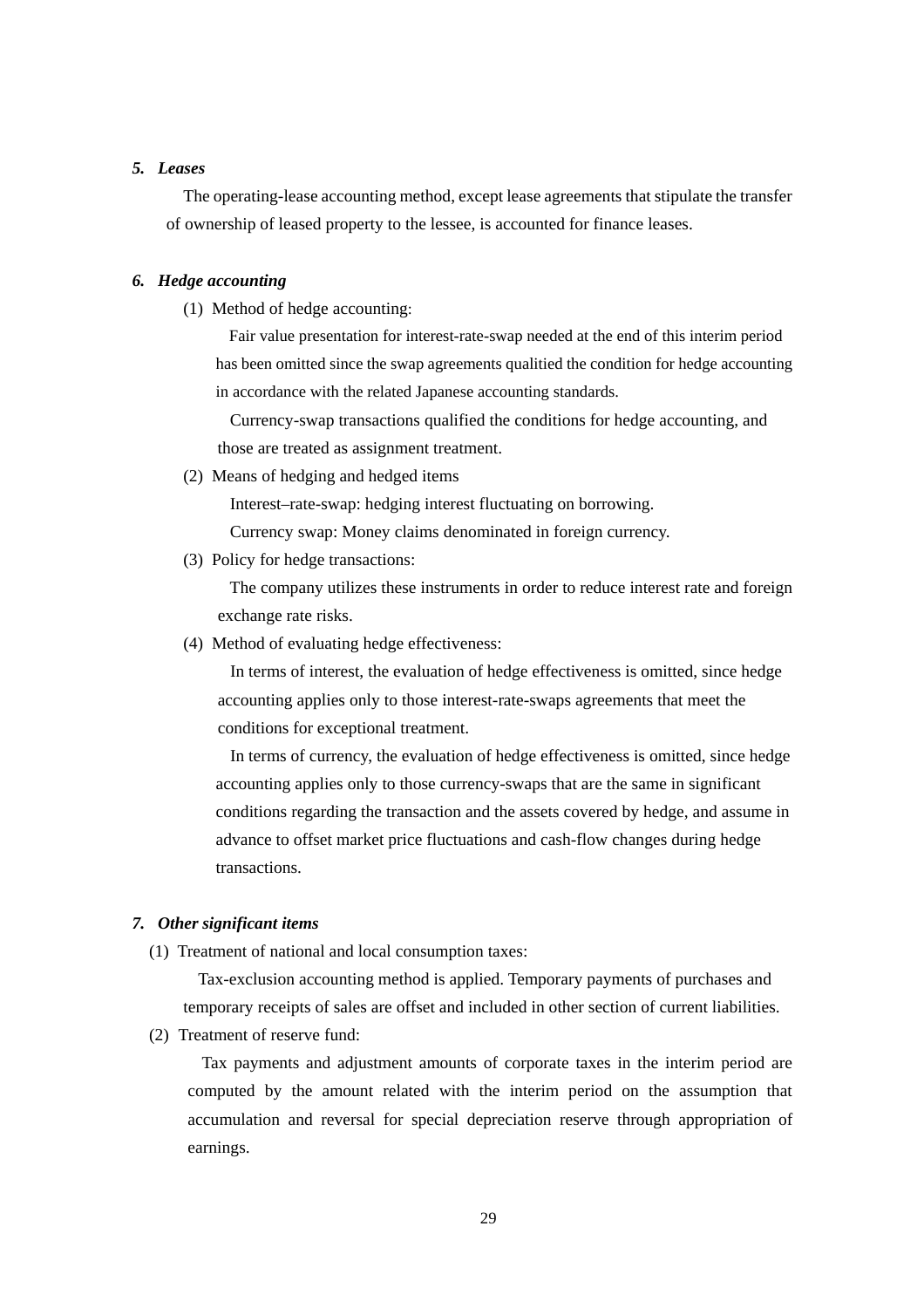# **Notes**

# **[Non-Consolidated Balance Sheets]**

|                                                         |                    |                   | (Millions of yen) |
|---------------------------------------------------------|--------------------|-------------------|-------------------|
|                                                         | FY 2002<br>interim | FY2003<br>Interim | FY2002            |
| 1. Discounts on notes receivable                        | 13                 |                   |                   |
| 2. Accumulated depreciation of<br>tangible fixed assets | 59,005             | 60,067            | 58,565            |
| 3. Advanced depreciation by<br>national subsidy         | 150                | 150               | 150               |
| 4. Security-presented assets                            |                    |                   |                   |
| Investments in securities                               | 899                |                   | 899               |
| Tangible fixed assets                                   | 15,471             |                   | 14,723            |
| Long-term investments<br>in securities                  | 847                |                   | 377               |
| 5. Liabilities for guarantee, etc.                      |                    |                   |                   |
| Liabilities for guarantee                               | 2,951              | 1,911             | 1,891             |
| Guarantee engagement, etc.                              | 600                | <b>200</b>        | 500               |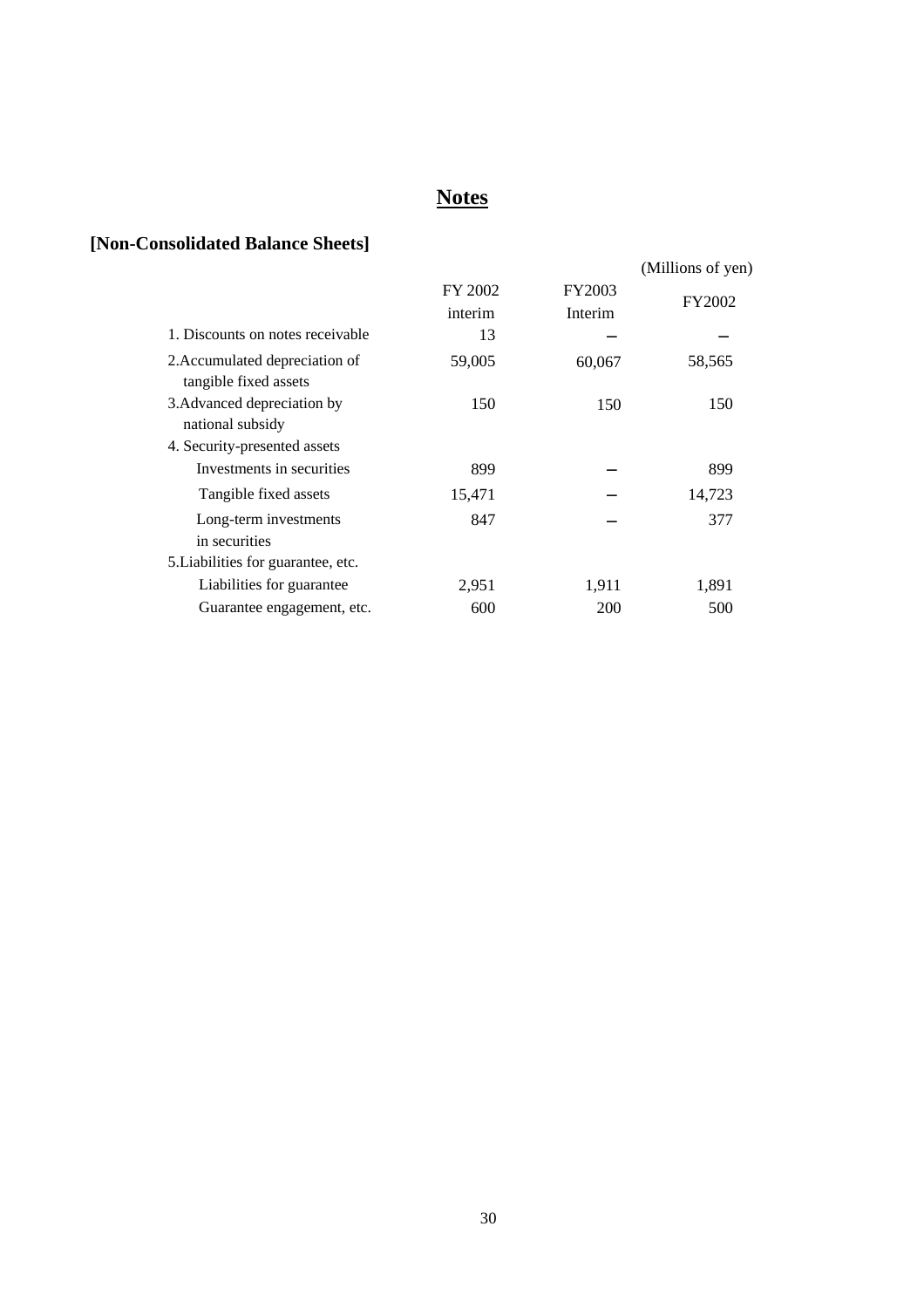### [**Lease Transactions]**

- 1. Finance lease transaction that do not transfer ownership of the leased property to the lessee on an "as if capitalized" basis is as follows:
- (1) Acquisition costs, accumulated depreciation and net leased property at interim period ( fiscal year )

|                          |               |               | (Millions of yen) |
|--------------------------|---------------|---------------|-------------------|
|                          | FY 2002       | <b>FY2003</b> |                   |
|                          | interim       | interim       | FY2002            |
|                          | Machinery and | Machinery and | Machinery and     |
|                          | equipment     | equipment     | equipment         |
| Acquisition costs        | 54            | 54            | 54                |
| Accumulated depreciation | 38            | 46            | 42                |
| Net leased property      | 15            |               |                   |

|                          | Other | Other                                                                   | Other |
|--------------------------|-------|-------------------------------------------------------------------------|-------|
|                          |       | (Tangible fixed assets) (Tangible fixed assets) (Tangible fixed assets) |       |
| Acquisition costs        | 2,859 | 2,814                                                                   | 2,784 |
| Accumulated depreciation | 1.515 | 1.075                                                                   | 860   |
| Net leased property      | 1.344 | 1.738                                                                   | 1.923 |

|                          | Intangible<br><b>Fixed Assets</b> | Intangible<br><b>Fixed Assets</b> | Intangible<br><b>Fixed Assets</b> |
|--------------------------|-----------------------------------|-----------------------------------|-----------------------------------|
| Acquisition costs        | 37                                | 37                                | 37                                |
| Accumulated depreciation | 12                                | 19                                | 16                                |
| Net leased property      | 25                                |                                   | 21                                |

|                          | Total | Total | Total |
|--------------------------|-------|-------|-------|
| Acquisition costs        | 2.951 | 2,906 | 2,876 |
| Accumulated depreciation | 1.566 | 1.142 | 919   |
| Net leased property      | 1.385 | 1.764 | 1.957 |

Note: The amounts of acquisition costs and future minimum lease payments under finance leases include the portion of imputed interest expense.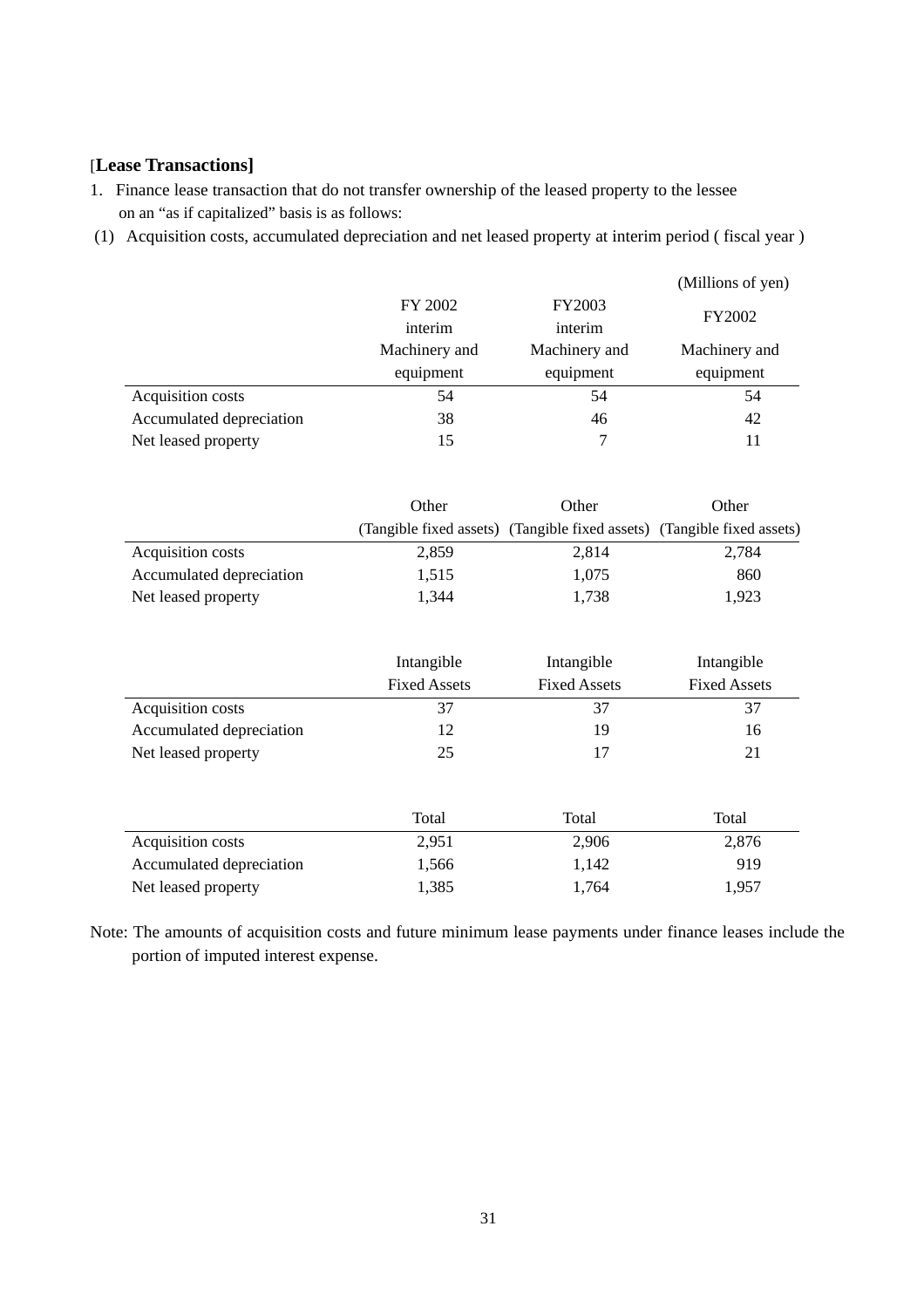#### (2) Future minimum lease payments under finance leases

|                     |                    |                          | (Millions of yen) |
|---------------------|--------------------|--------------------------|-------------------|
|                     | FY 2002<br>interim | <b>FY2003</b><br>interim | <b>FY2002</b>     |
| Due within one year | 555                | 574                      | 576               |
| Due after one year  | 830                | 1,189                    | 1,380             |
| Total               | 1,385              | 1,764                    | 1,957             |

Note: The amounts equivalent to acquisition costs and future minimum lease payments under finance leases include the portion of imputed interest expense.

### (3) Lease payments and implied depreciation

|                |         |               | (Millions of yen) |
|----------------|---------|---------------|-------------------|
|                | FY 2002 | <b>FY2003</b> | <b>FY2002</b>     |
|                | interim | interim       |                   |
| Lease payments | 320     | 295           | 629               |
| Depreciation   | 320     | 295           | 629               |

### (4) Depreciation

Depreciation is computed using the straight-line method.

### 2. Operating lease transactions

Future minimum lease payments under operating lease

|                     |         |         | (Millions of yen) |
|---------------------|---------|---------|-------------------|
|                     | FY 2002 | FY2003  | FY2002            |
|                     | interim | interim |                   |
| Due within one year |         |         |                   |
| Due after one year  |         |         | 4                 |
| Total               |         |         | h                 |